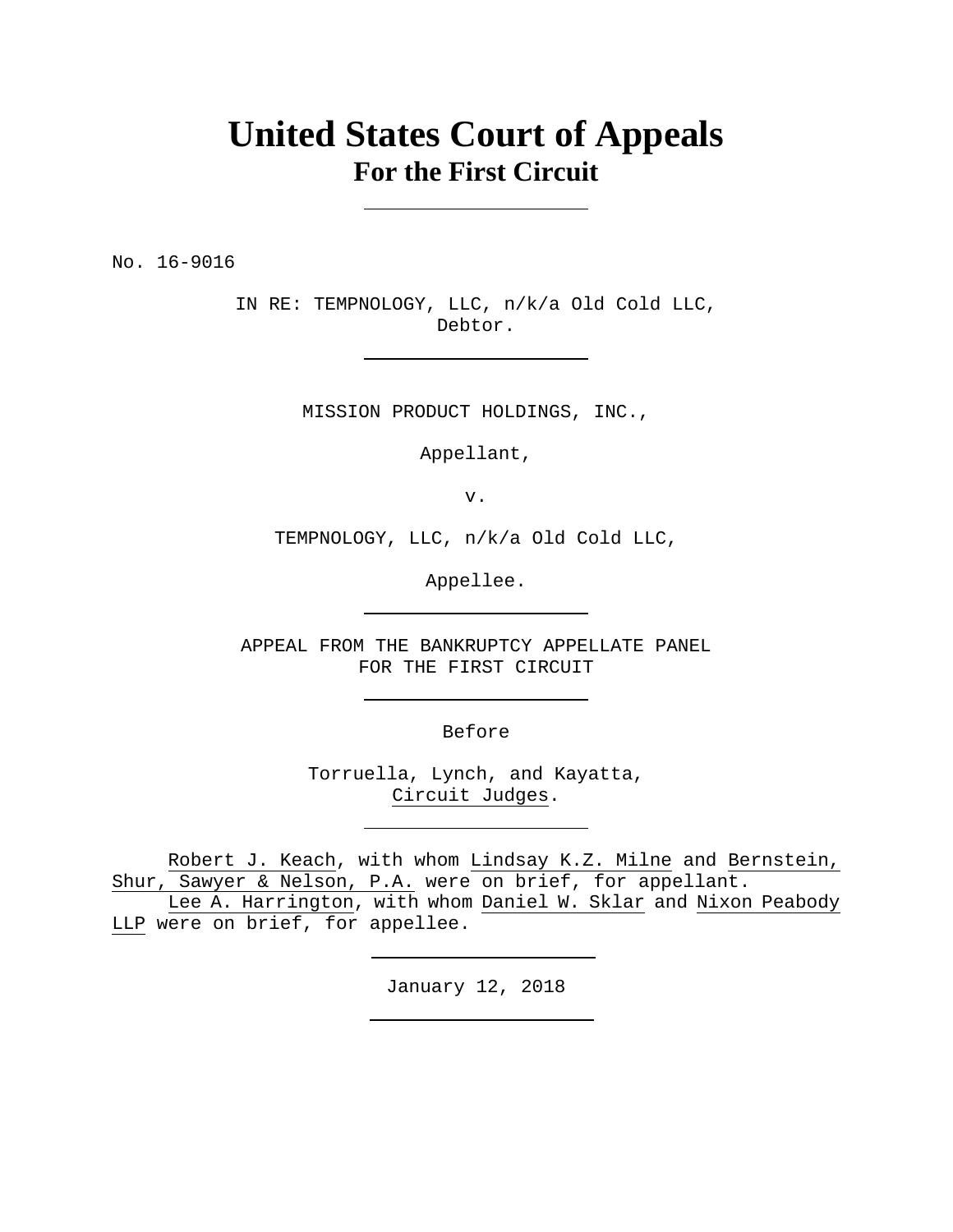**KAYATTA**, **Circuit Judge**. Generally speaking, when a company files for protection under Chapter 11 of the Bankruptcy Code, the trustee or the debtor-in-possession may secure court approval to "reject" any executory contract of the debtor, meaning that the other party to the contract is left with a damages claim for breach, but not the ability to compel further performance. 11 U.S.C. §§ 365(a), 1107(a); see NLRB v. Bildisco & Bildisco, 465 U.S. 513, 531–32 (1984); Mason v. Official Comm. of Unsecured Creditors, for FBI Distrib. Corp. & FBC Distrib. Corp. (In re FBI Distrib. Corp.), 330 F.3d 36, 43–44 (1st Cir. 2003). When the rejected contract, however, is one "under which the debtor is a licensor of a right to intellectual property," the licensee may elect to "retain its rights . . . to such intellectual property," thereby continuing the debtor's duty to license the intellectual property. 11 U.S.C. § 365(n)(1). In this case, Tempnology, LLC ("Debtor") -- a debtor-in-possession seeking to reorganize under Chapter 11 -- rejected an agreement giving certain marketing and distribution rights to Mission Product Holdings, Inc. The parties agree that Mission can insist that the rejection not apply to nonexclusive patent licenses contained in the rejected agreement. They disagree as to whether the rejection applies to the agreement's grants of a trademark license and of exclusive rights to sell certain of Debtor's goods. In the case of the trademark license, resolving that disagreement poses for this circuit an

- 2 -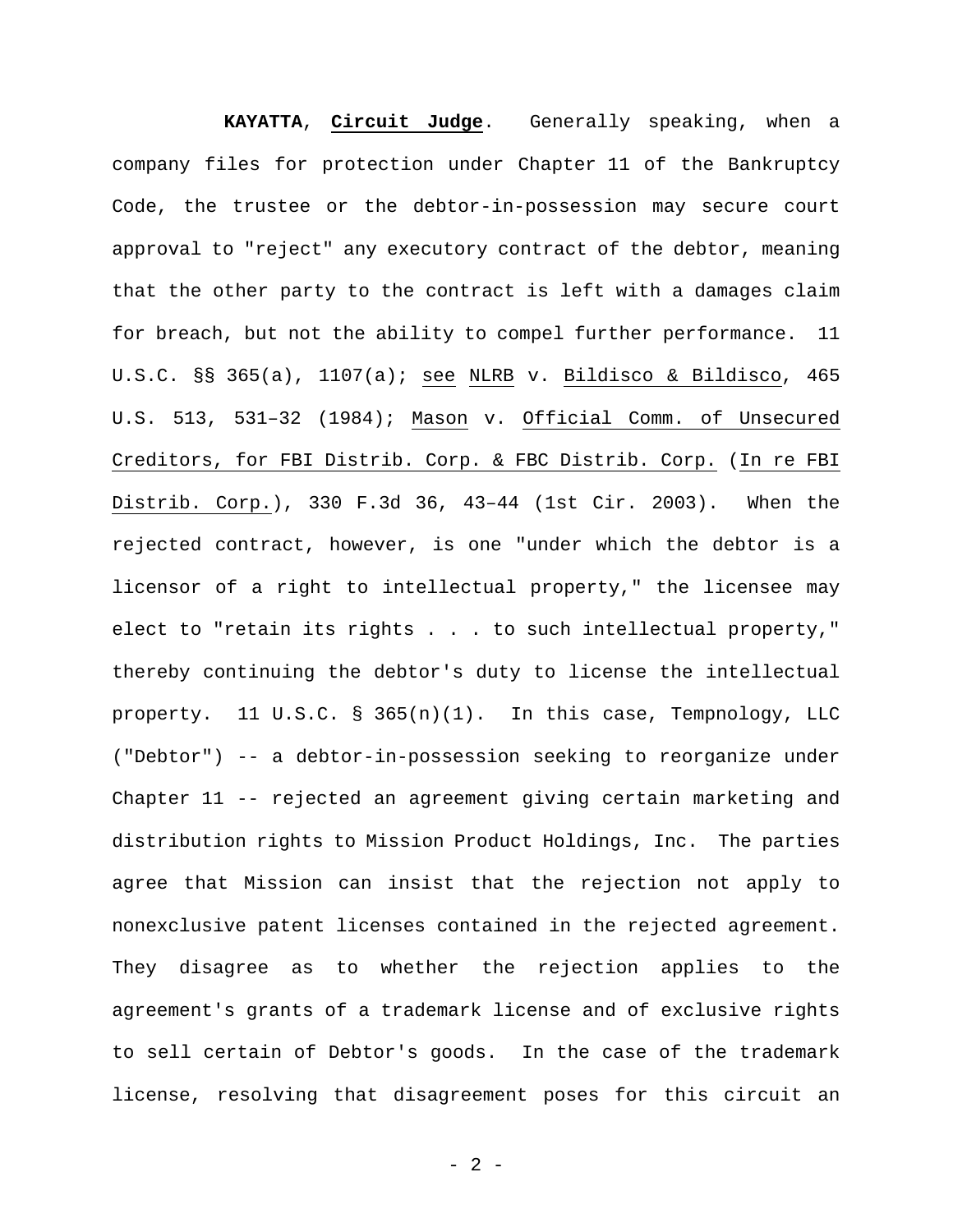issue of first impression concerning which other circuits are split. For the following reasons, we agree with the bankruptcy court that the rejection left Mission with only a pre-petition damages claim in lieu of any obligation by Debtor to further perform under either the trademark license or the grant of exclusive distribution rights.

## **I.**

Debtor made specialized products -- such as towels, socks, headbands, and other accessories -- designed to remain at low temperatures even when used during exercise, which it marketed under the "Coolcore" and "Dr. Cool" brands. A significant intellectual property portfolio supported Debtor's products. This portfolio consisted of two issued patents, four pending patents, research studies, and a multitude of registered and pending trademarks.

On November 21, 2012, Mission and Debtor executed a Co-Marketing and Distribution Agreement, which serves as the focal point of this appeal. The Agreement provided Mission with three relevant categories of rights.

First, Debtor granted Mission distribution rights to certain of its manufactured products within the United States.1

1

 $1$  In addition to the United States, the exclusive geographic territory also included "other countries and territories that [Mission] acquires exclusive distribution rights to pursuant to its first rights of refusal and notice."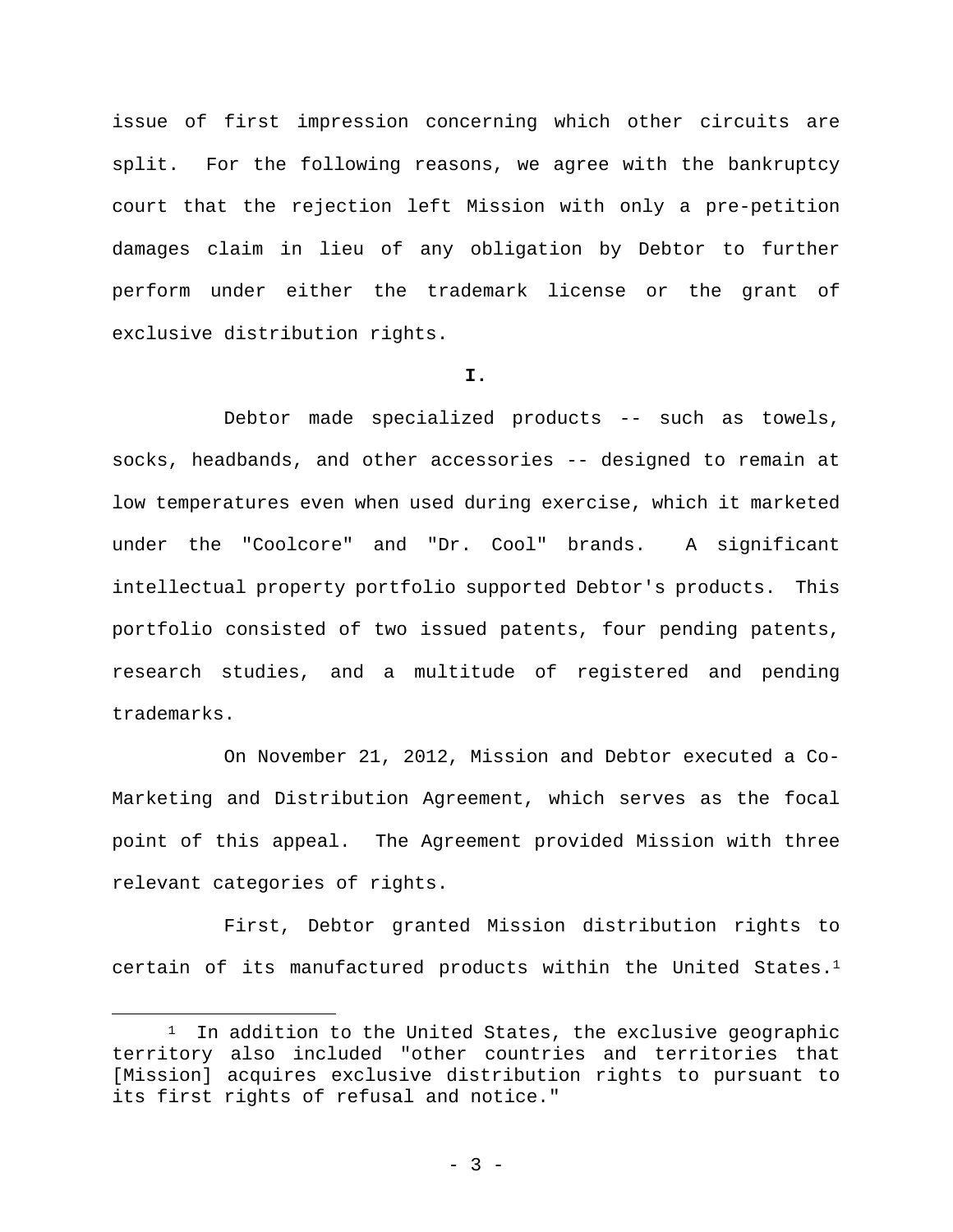These products, called "Cooling Accessories," were defined in the Agreement as "products of the specific types listed on Exhibit A" and "manufactured by or on behalf of [Debtor]." They also included "additional products that are hereafter developed by [Debtor]." Exhibit A broke down the thirteen listed products into two categories: "Exclusive" and "Non-Exclusive" Cooling Accessories. For "Exclusive Cooling Accessories" -- comprised of towels, wraps, hoodies, bandanas, multi-chills, and doo rags -- Debtor agreed that "it will not license or sell" the products "to anyone other than [Mission] during the Term." Mission's rights with respect to the remaining Cooling Accessories -- comprised of socks, headbands, wristbands, sleeves, skullcaps, yoga mats, and baselayers -- were nonexclusive because Debtor reserved for itself the "right to sell . . . to vertically integrated companies as well as customers that are not Sports Distributors or retailers in the Sporting Channel."

Second, Debtor granted Mission a nonexclusive license to Debtor's intellectual property. This "non-exclusive, irrevocable, royalty-free, fully paid-up, perpetual, worldwide, fullytransferable license" granted Mission the right "to sublicense (through multiple tiers), use, reproduce, modify, and create derivative work based on and otherwise freely exploit" Debtor's products -- including Cooling Accessories -- and its intellectual

- 4 -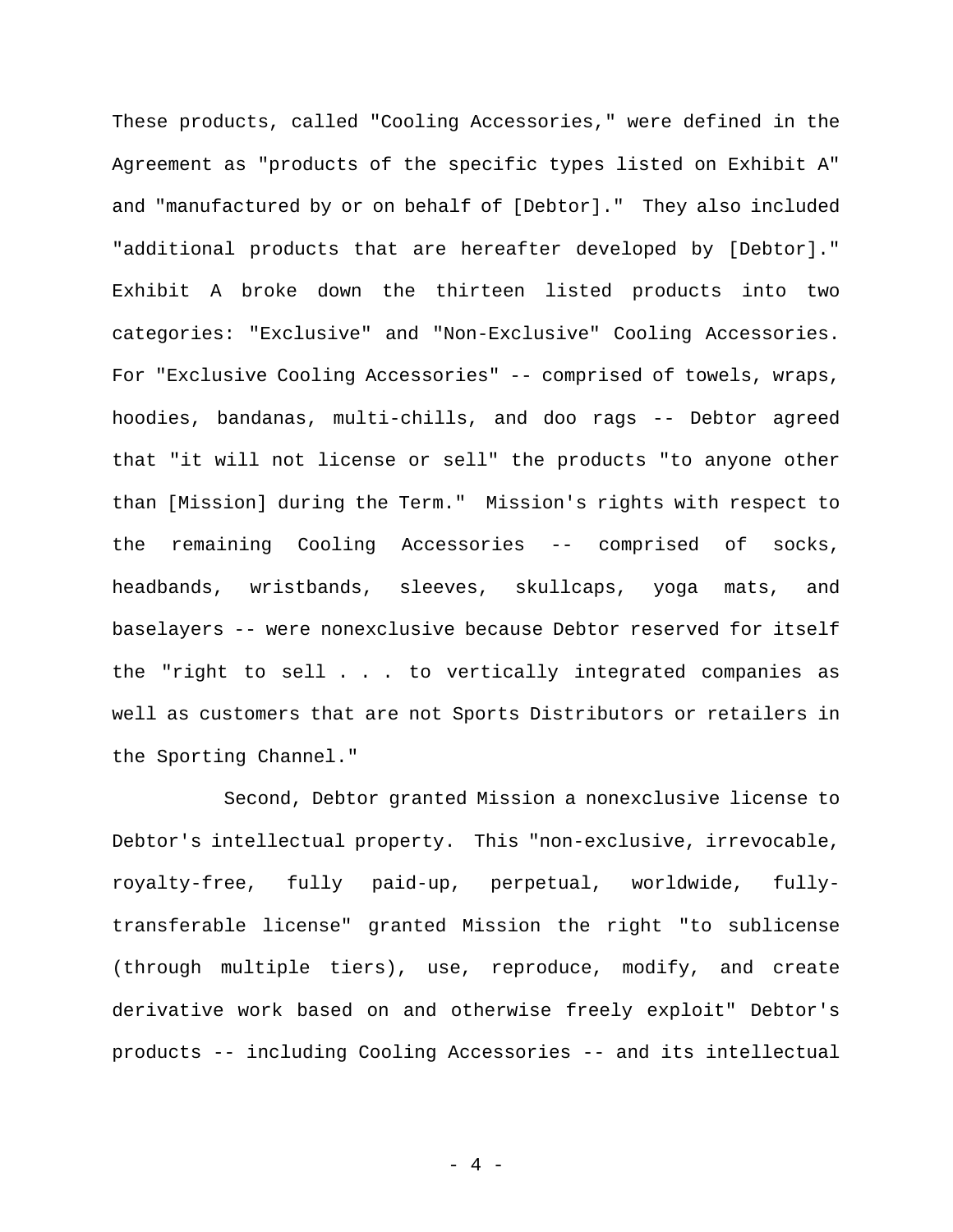property. This irrevocable license, however, expressly excluded any rights to Debtor's trademarks.

Trademarks were the subject of the third bucket of rights. Section 15(d) of the Agreement granted Mission a "nonexclusive, non-transferable, limited license" for the term of the Agreement "to use [Debtor's] trademark and logo (as well as any other Marks licensed hereunder) for the limited purpose of performing its obligations hereunder, exercising its rights and promoting the purposes of this Agreement." This license came with limitations. Mission was forbidden from using the trademarks in a manner that was disparaging, inaccurate, or otherwise inconsistent with the terms of the Agreement. Further, Mission was required to "comply with any written trademark guidelines" and Debtor had "the right to review and approve all uses of its Marks," except for certain pre-approved uses.

The Agreement also included a provision permitting either party to terminate the Agreement without cause. On June 30, 2014, Mission exercised this option, triggering a "Wind-Down Period" of approximately two years. Debtor, in turn, issued a notice of immediate termination for cause on July 22, 2014, claiming that Mission's hiring of Debtor's former president violated the Agreement's restrictive covenants. Pursuant to the Agreement's terms, Mission's challenge to Debtor's immediate termination for cause went before an arbitrator. The arbitrator

- 5 -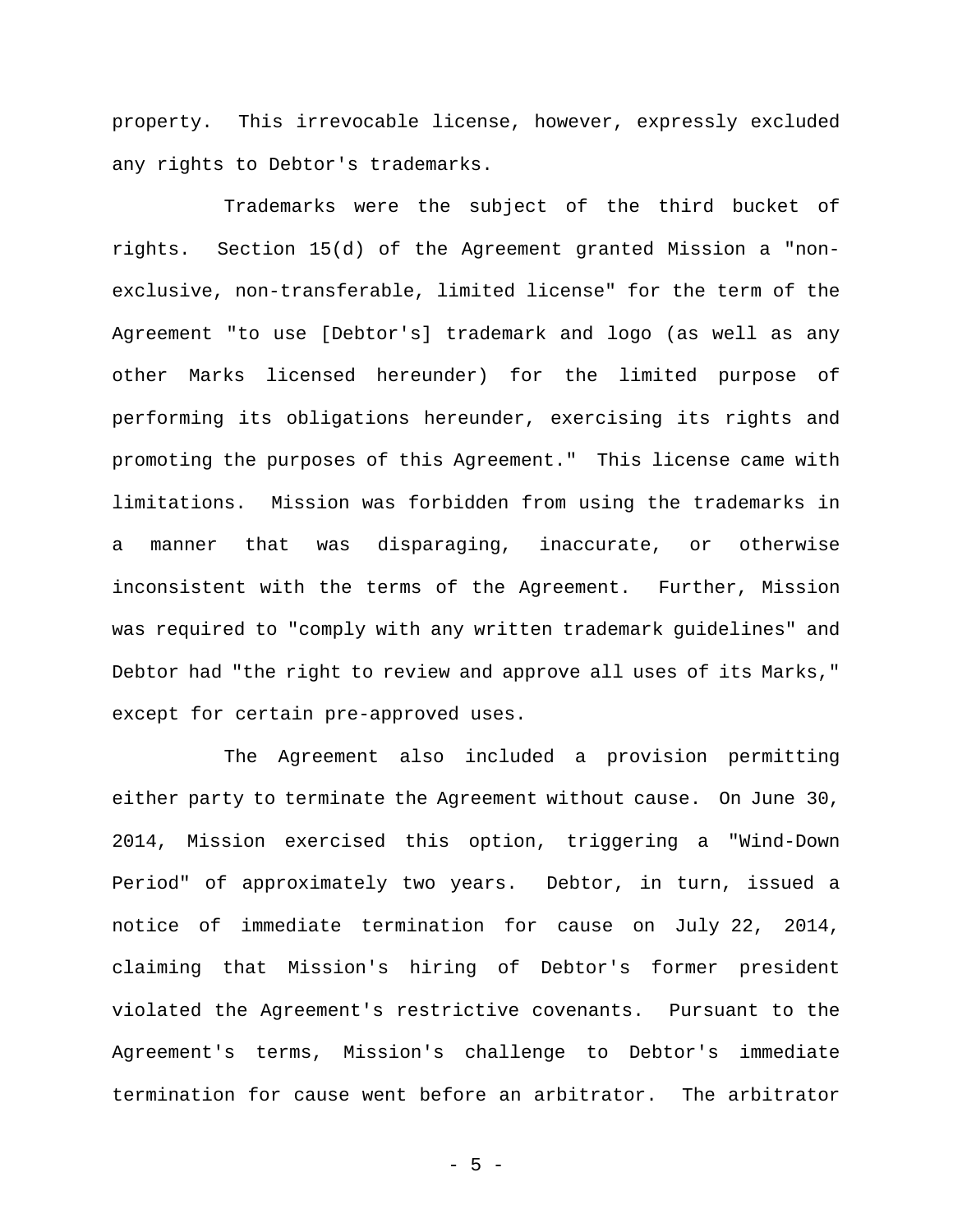determined that Debtor had waived any grounds for immediate termination under the restrictive covenant and that the Agreement remained in effect until the expiration of the Wind-Down Period. That ruling meant that Mission was contractually entitled to retain its distribution and trademark rights until July 1, 2016, and its nonexclusive intellectual property rights in perpetuity.

Intervening events, however, put an earlier end to the parties' contractual relationship. Although Debtor posted profits in 2012, its financial outlook dimmed. After accruing multimillion dollar net operating losses in 2013 and 2014, Debtor filed a voluntary petition for Chapter 11 bankruptcy on September 1, 2015. The following day, Debtor moved to reject seventeen of its contracts, including the Agreement, pursuant to 11 U.S.C.  $$365(a).$ 

Section 365(a) permits a debtor-in-possession,<sup>2</sup> with the court's approval, to "reject any executory contract" that, in the debtor's business judgment, is not beneficial to the company. See Agarwal v. Pomona Valley Med. Grp., Inc. (In re Pomona Valley Med. Grp., Inc.), 476 F.3d 665, 669–71 (9th Cir. 2007); see also Bildisco & Bildisco, 465 U.S. at 520, 523. In its memoranda

 $\overline{a}$ 

<sup>&</sup>lt;sup>2</sup> Although this provision of the statute only refers to the powers of a trustee, per 11 U.S.C. § 1107(a), a Chapter 11 "debtor in possession shall have all the rights . . . and powers, and shall perform all the functions and duties, . . . of a trustee serving in a case under this chapter." See also In re FBI Distrib. Corp., 330 F.3d at 42 n.8 (citing this provision).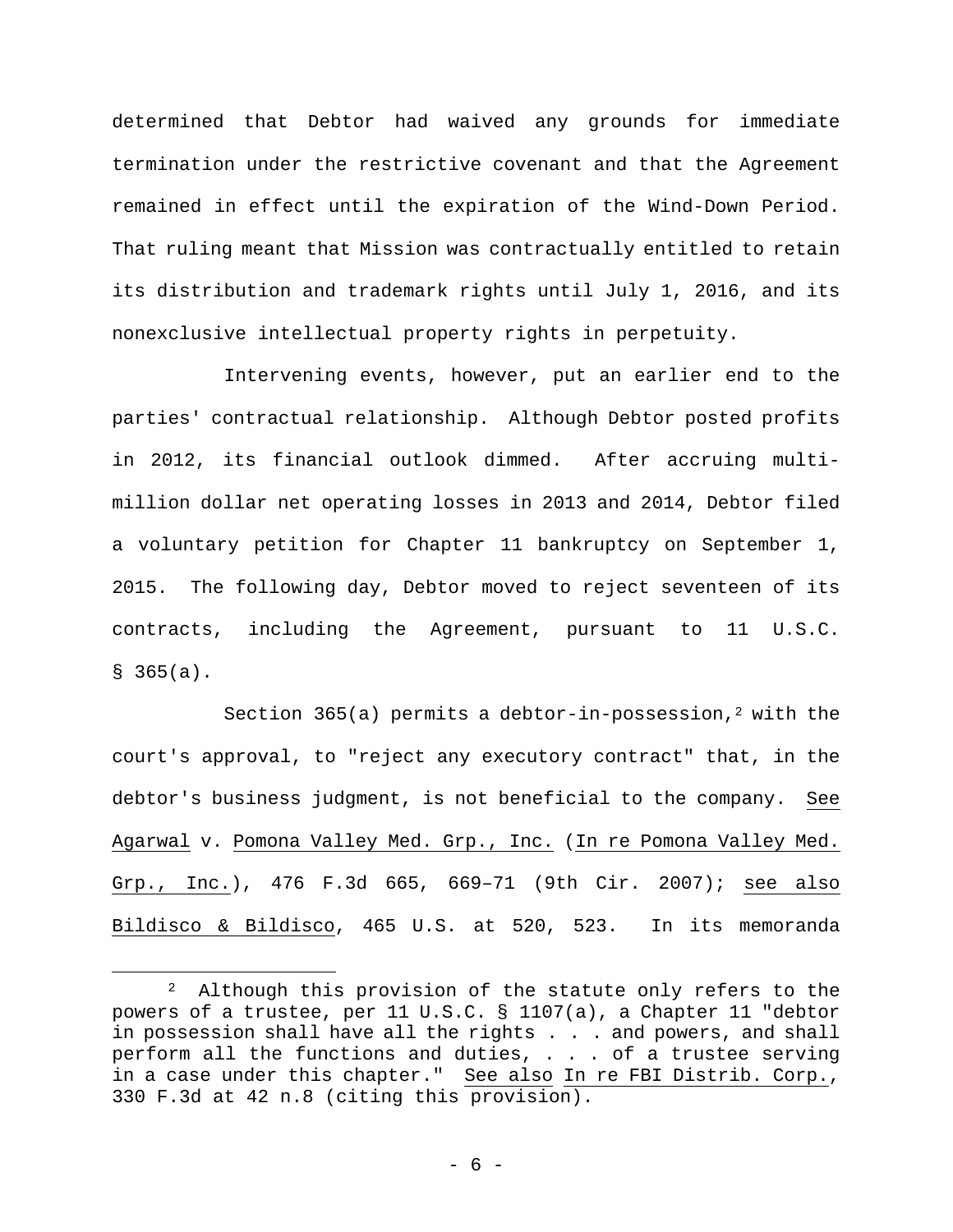supporting its motion, Debtor informed the bankruptcy court that it sought to reject the Agreement because it hindered Debtor's ability to derive revenue from other marketing and distribution opportunities. Debtor faulted Mission -- and particularly the Agreement's grant of exclusive distribution rights -- for its bankruptcy. It alleged that the Agreement "suffocated the Debtor's ability to market and distribute its products" after Mission failed to fulfill its obligations, "essentially starving the Debtor from any income."

Mission objected to the rejection motion, arguing that 11 U.S.C. § 365(n) allowed Mission to retain both its intellectual property license and its exclusive distribution rights. Section 365(n) provides an exception from section 365(a)'s broad rejection authority by limiting the debtor-in-possession's ability to terminate intellectual property licenses it has granted to other parties.

On September 21, 2015, the bankruptcy court granted Debtor's motion to reject certain executory contracts, except for the Agreement, for which it ordered further hearing. In a subsequent one-sentence order, the bankruptcy court granted the motion to reject the Agreement, "subject to Mission Product Holdings's election to preserve its rights under 11 U.S.C. § 365(n)." Debtor then moved for a determination of the applicability and scope of Mission's rights under section 365(n).

- 7 -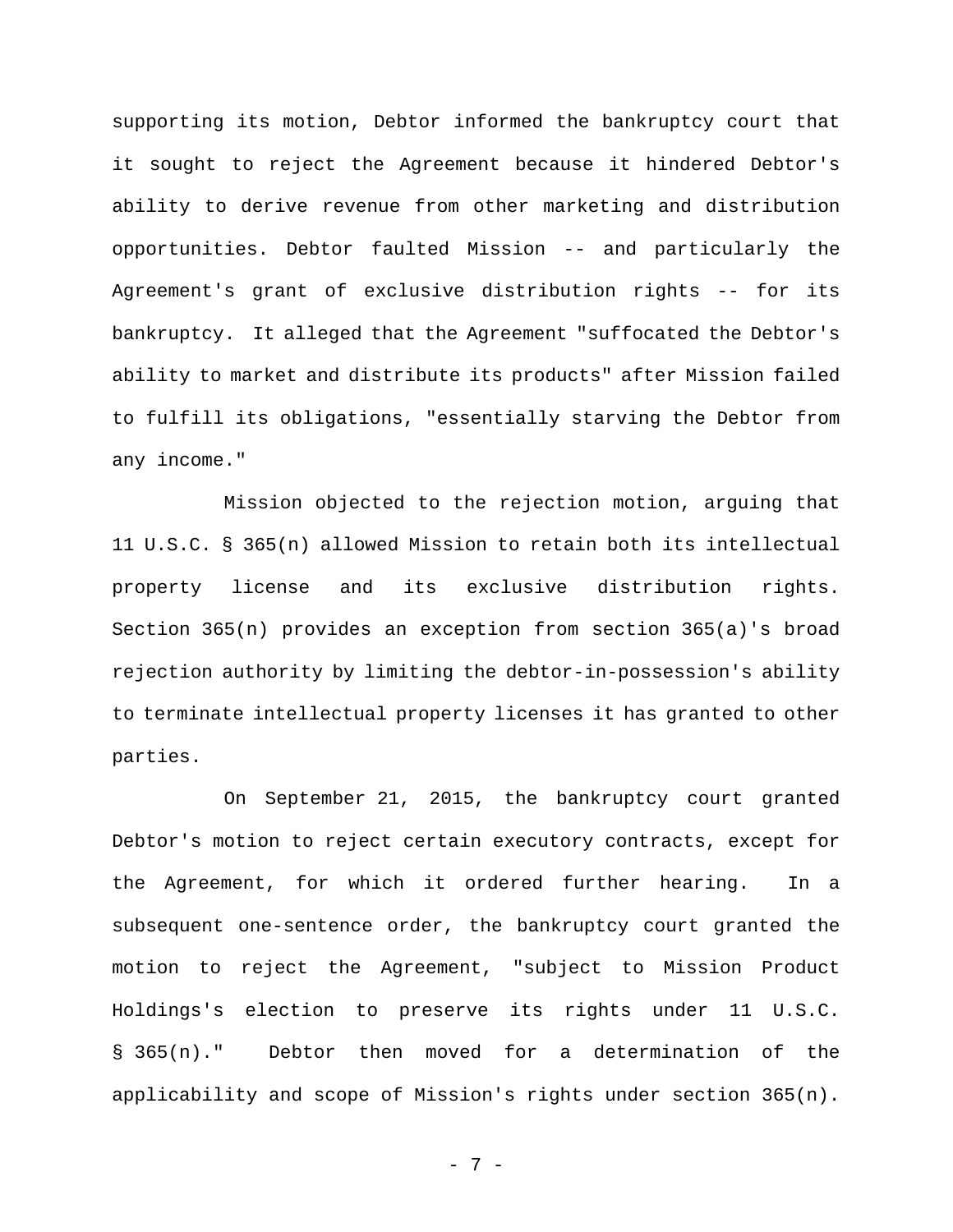In that motion, Debtor conceded that Mission retained its nonexclusive, perpetual license to certain of Debtor's intellectual properties -- which did not include its trademarks - - but argued that section 365(n) did not cover either Mission's exclusive distribution rights or the trademark license. Mission again objected, arguing that the relief Debtor requested required an adversary proceeding pursuant to Rule 7001(2) of the Federal Rules of Bankruptcy Procedure.

After holding a nontestimonial hearing, the bankruptcy court concluded that Mission's election pursuant to section 365(n) did not preserve either the exclusive distribution rights or the trademark license. The court found that section 365(n) only protected intellectual property rights, and Mission's exclusive distributorship could not fairly be characterized as such. With respect to trademarks, the court reasoned that Congress's decision to leave trademarks off the definitional list of intellectual properties in 11 U.S.C. § 101(35A) left the trademark license unprotected from rejection. Finally, the court rejected Mission's argument that the Bankruptcy Code required an adversary proceeding to determine the issue. The court viewed "the Motion in the context of rejection under § 365, which is a contested matter under Fed. R. Bankr. P. 9014."

Mission appealed to the Bankruptcy Appellate Panel for the First Circuit ("BAP"). The BAP affirmed the bankruptcy court's

- 8 -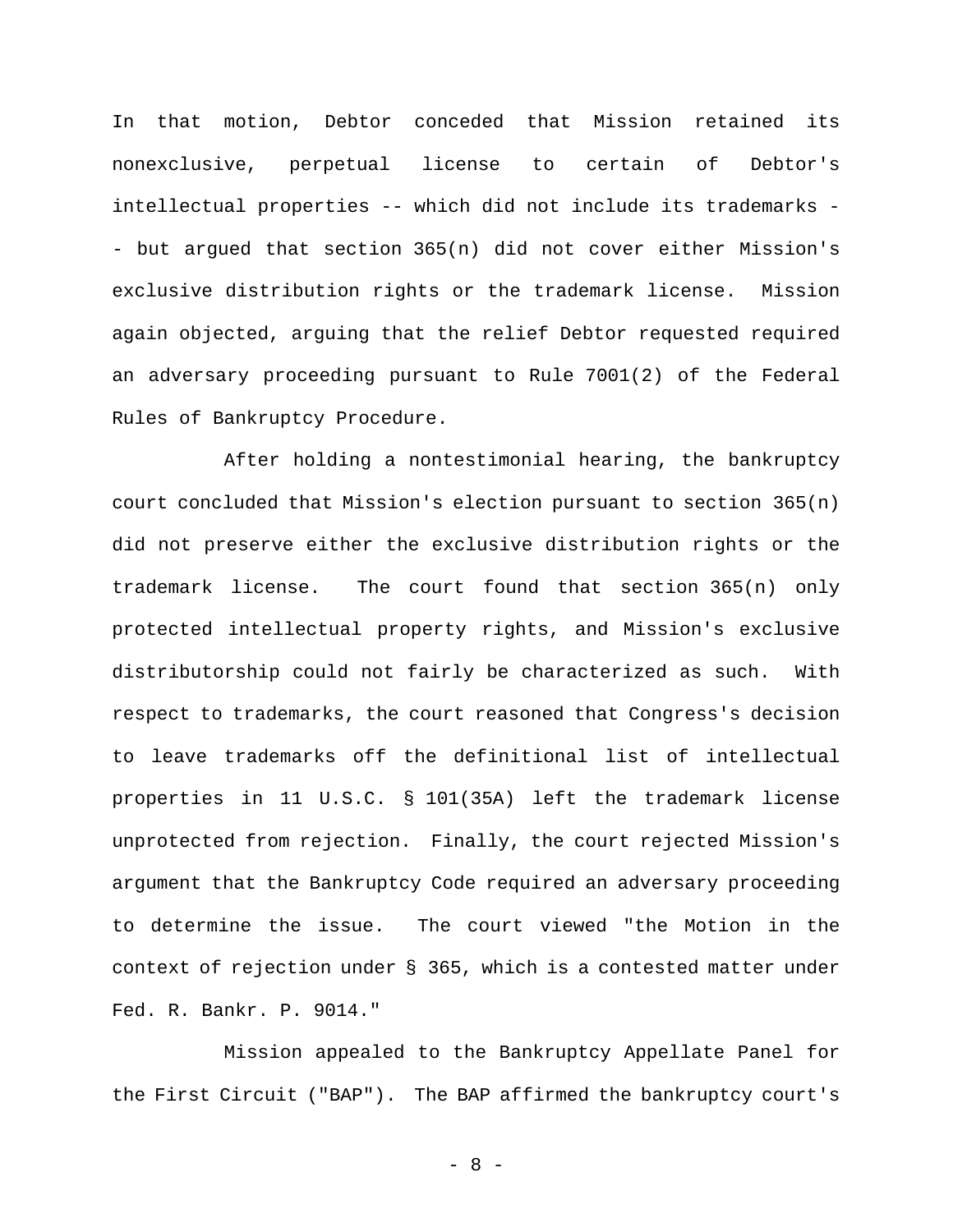order with respect to Mission's exclusive distribution rights, concluding that "Mission's attempt to re-characterize its exclusive product distribution rights under the Agreement as an intellectual property license [is] unsupported by either the letter or the spirit of the Agreement." Like the bankruptcy court, the BAP read section 365(n)'s protection of "exclusivity provision[s]" as encompassing only the exclusivity attributes, such as they might be, of intellectual property rights. The BAP also affirmed the bankruptcy court's determination that the section 365(n) motion did not require Debtor to commence an adversary proceeding under Bankruptcy Rule 7001.

Regarding trademarks, however, the BAP diverged from the bankruptcy court. Although the BAP agreed that section 365(n) failed to protect Mission's rights to Debtor's trademarks, it disagreed as to the effect of that conclusion. Rather than finding that rejection extinguished the non-debtor's rights, the BAP followed the Seventh Circuit's ruling in Sunbeam Products, Inc. v. Chicago American Manufacturing, LLC, 686 F.3d 372 (7th Cir. 2012). The BAP held that, because section 365(g) deems the effect of rejection to be a breach of contract, and a licensor's breach of a trademark agreement outside the bankruptcy context does not necessarily terminate the licensee's rights, rejection under section 365(g) likewise does not necessarily eliminate those rights. Thus, the BAP reversed the bankruptcy court's

- 9 -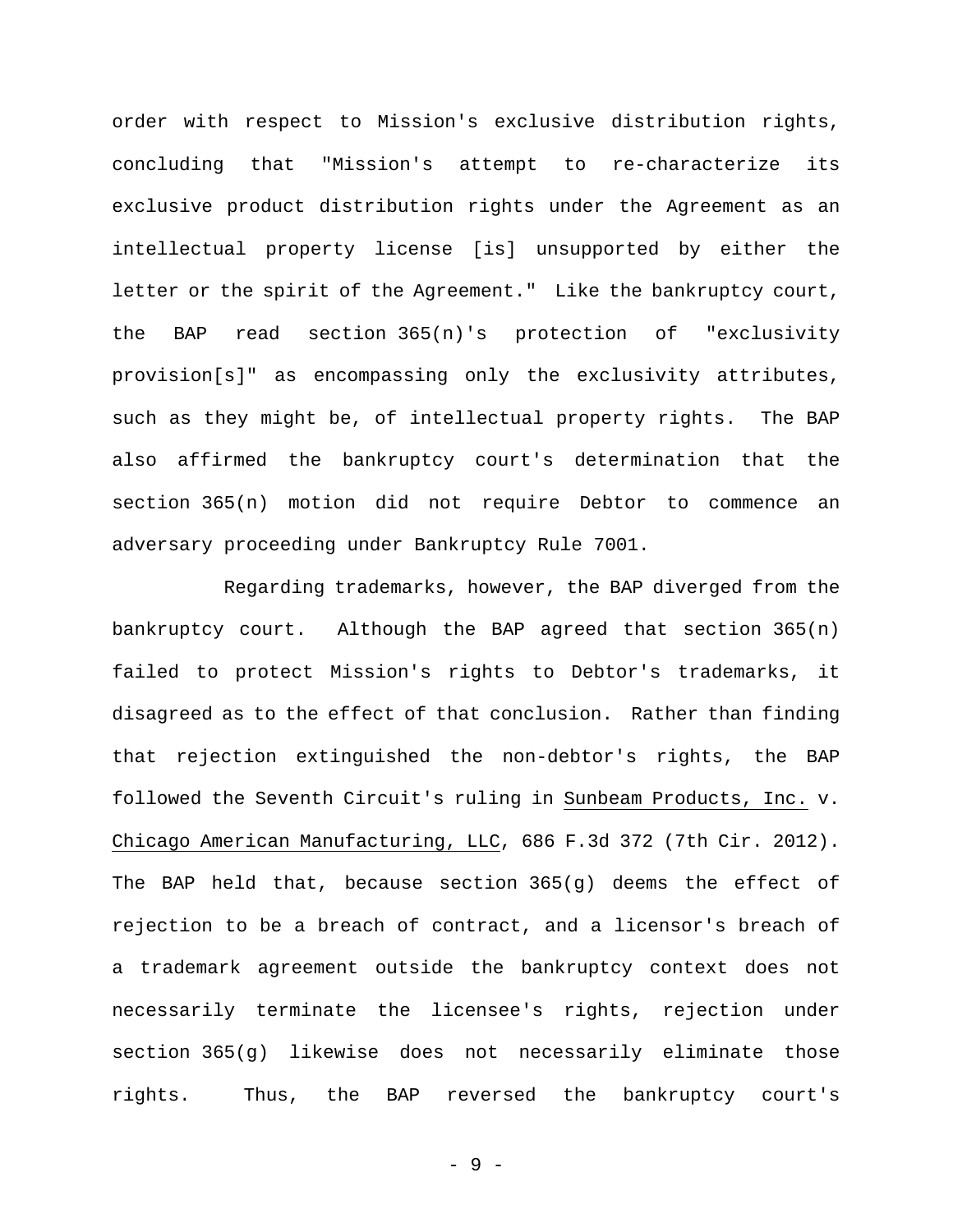determination that Mission no longer had protectable rights in Debtor's trademarks and trade names.

This appeal ensued. We affirm the bankruptcy court's determinations. We conclude that section 365(n) does not apply to Mission's right to be the exclusive distributor of Debtor's products, or to its trademark license. Unlike the BAP and the Seventh Circuit, we also hold that Mission's right to use Debtor's trademarks did not otherwise survive rejection of the Agreement.

**II.** 

On appeal from a decision by the BAP, "[w]e accord no special deference to determinations made by the [BAP]," and instead "train the lens of our inquiry directly on the bankruptcy court's decision."3 Wheeling & Lake Erie Ry. Co. v. Keach (In re Montreal, Maine & Atl. Ry., Ltd.), 799 F.3d 1, 5 (1st Cir. 2015). In doing so, we review the bankruptcy court's factual findings for clear error and its conclusions of law de novo. DeGiacomo v. Traverse (In re Traverse), 753 F.3d 19, 24 (1st Cir. 2014).

 $\overline{a}$ 

<sup>3</sup> We do nevertheless pay great attention to the considered opinion of the three experienced bankruptcy judges who sit on the BAP. Among other things, our consideration of such an opinion reduces the likelihood that our court of general appellate jurisdiction is blindsided by the effect that a decision might have on matters or issues of bankruptcy law and practice that are beyond the ken of the parties in a particular proceeding.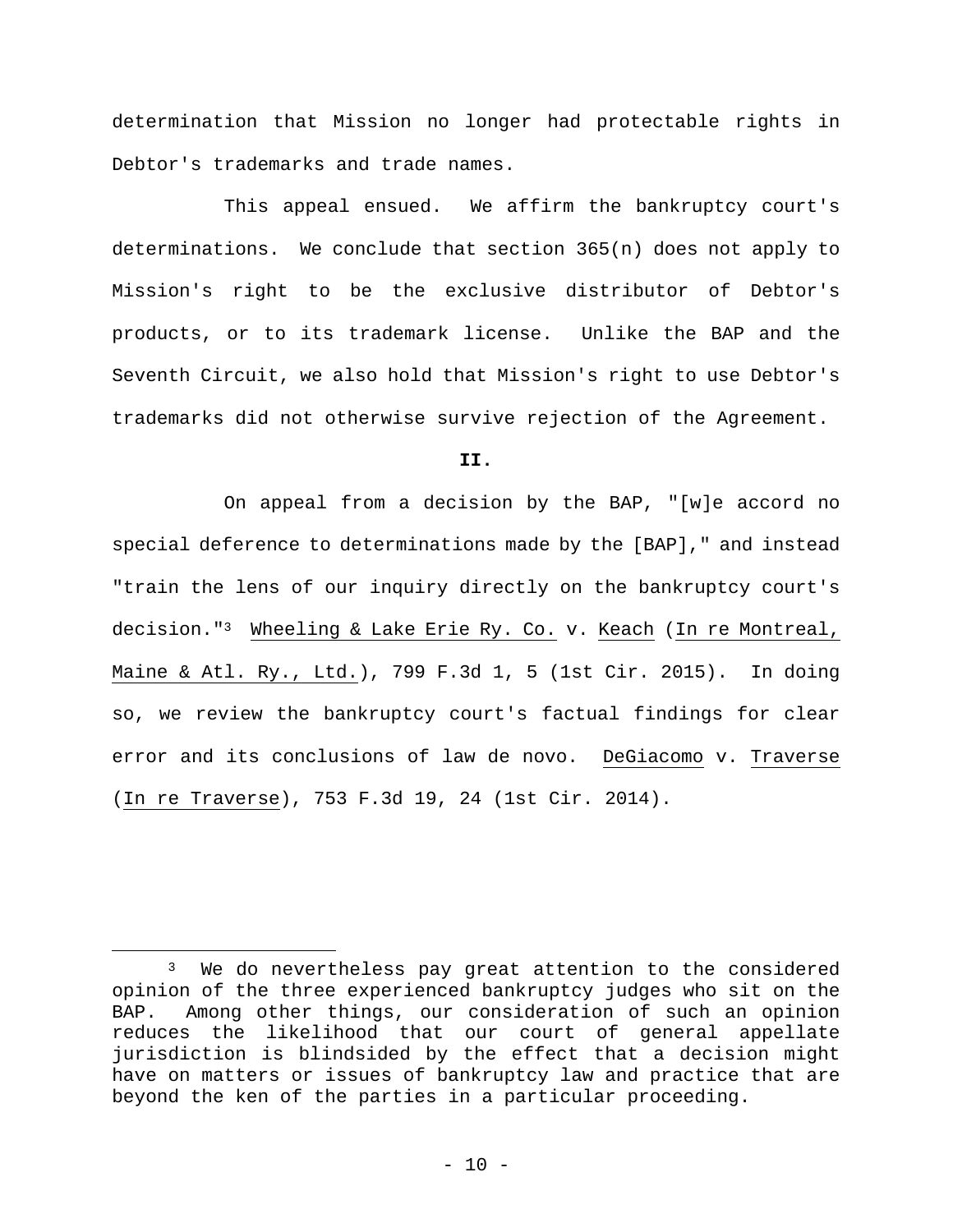We begin with the statutory framework that defines the scope of Debtor's ability, "subject to the court's approval," to "assume or reject any executory contract or unexpired lease of the debtor." 11 U.S.C. § 365(a). Executory contracts, although not defined in the Bankruptcy Code, are generally considered to be contracts "on which performance is due to some extent on both sides." In re FBI Distrib. Corp., 330 F.3d at 40 n.5 (quoting Bildisco & Bildisco, 465 U.S. at 522 n.6); see also Parkview Adventist Med. Ctr. v. United States ex rel. Dep't of Health & Human Servs., 842 F.3d 757, 763 n.12 (1st Cir. 2016). Section 365(a) permits the debtor-in-possession to assume those contracts that are beneficial and reject those that may hinder its recovery. In re FBI Distrib. Corp., 330 F.3d at 42. It provides an "elixir for use in nursing a business back to good health" by allowing the trustee or debtor-in-possession to "prescribe it as an emetic to purge the bankruptcy estate of obligations that promise to hinder a reorganization." Thinking Machs. Corp. v. Mellon Fin. Servs. Corp. (In re Thinking Machs. Corp.), 67 F.3d 1021, 1024 (1st Cir. 1995). Section 365(a) thus furthers Chapter 11's "paramount objective" of rehabilitating debtors. In re FBI Distrib. Corp., 330 F.3d at 41. In lieu of the rejected obligation, a debtor is left with a liability for what the Code deems to be a pre-petition breach of the contract. 11 U.S.C.

**III.**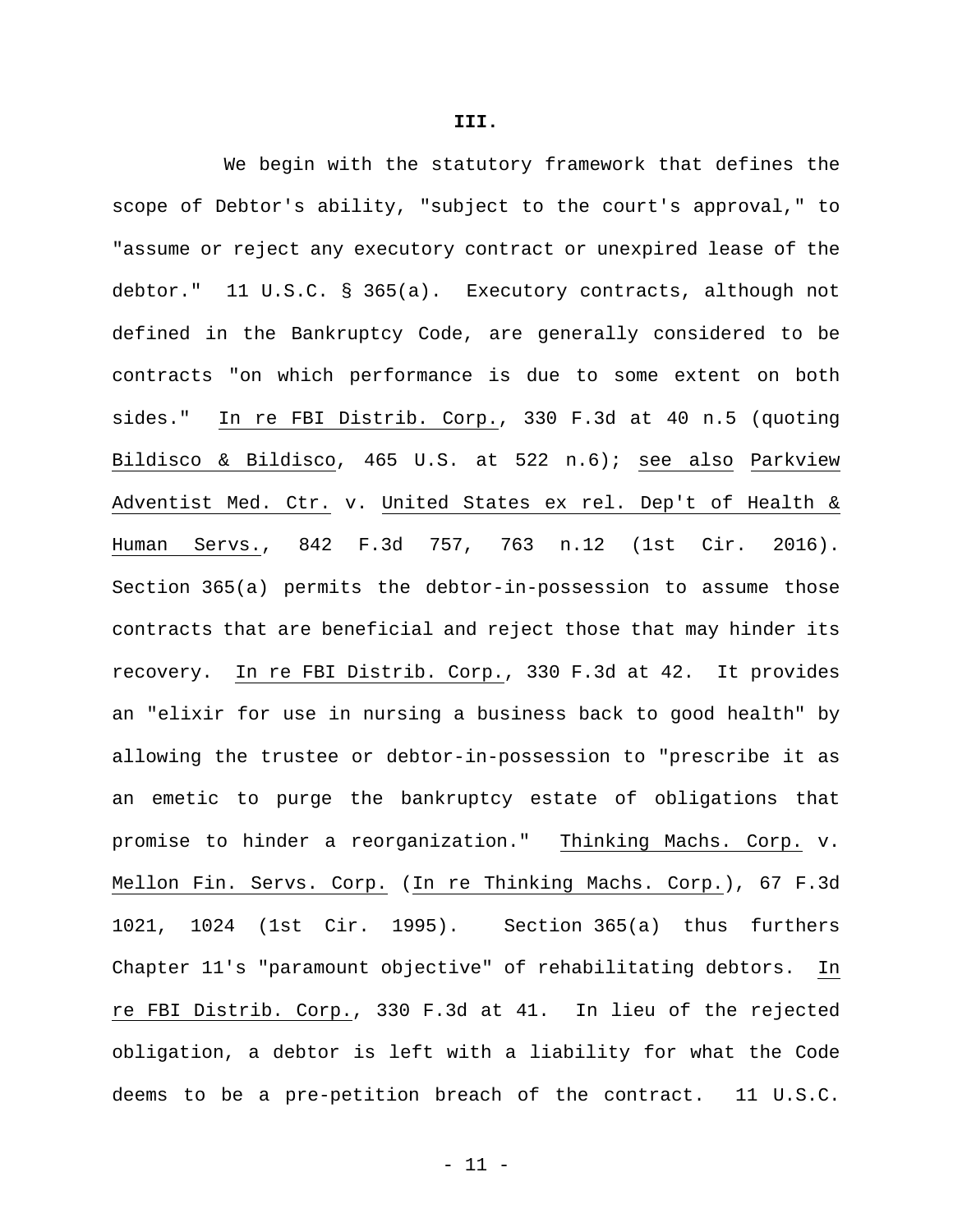§ 365(g) ("[T]he rejection of an executory contract or unexpired lease of the debtor constitutes a breach of such contract or lease . . . immediately before the date of the filing of the petition . . . . ").

In 1985, the Fourth Circuit was tasked with applying this framework to an intellectual property license granted by a debtor. See Lubrizol Enters., Inc. v. Richmond Metal Finishers, Inc., 756 F.2d 1043 (4th Cir. 1985). The Fourth Circuit held that the term "executory contract" in section 365(a) encompassed intellectual property licenses, id. at 1045, and that under section 365(g) the effect of rejection was to terminate an intellectual property license, id. at 1048. The court based its reasoning on what it saw as the animating principles behind section  $365(g)$ , thus distinguishing "statutory breach" from common law breach:

> Even though § 365(g) treats rejection as breach, the legislative history of § 365(g) makes clear that the purpose of the provision is to provide only a damages remedy for the non-bankrupt party. . . . [T]he statutory "breach" contemplated by § 365(g) controls, and provides only a money damages remedy for the non-bankrupt party. . . . Allowing specific performance would obviously undercut the core purpose of rejection under § 365(a).

## Id.

Three years later, Congress responded. Rather than amending either section 365(a) or section 365(g), Congress enacted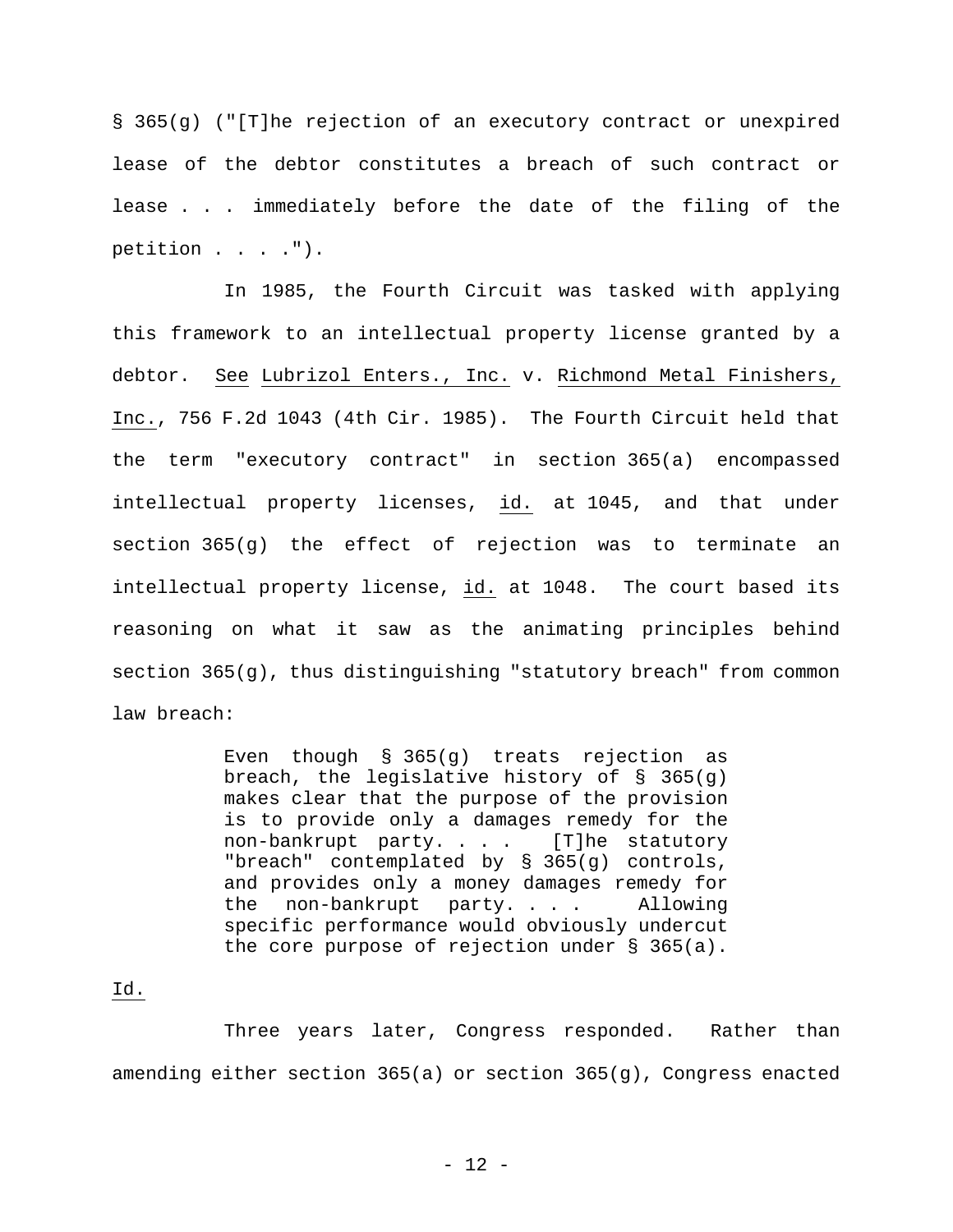a brand new section 365(n). See S. Rep. No. 100-505, at 8 (1988). Section  $365(n)(1)$  gives to a licensee of intellectual property rights a choice between treating the license as terminated and asserting a claim for pre-petition damages -- a remedy the licensee held already under section 365(g) -- or retaining its intellectual property rights under the license. It states, in full:

> If the trustee rejects an executory contract under which the debtor is a licensor of a right to intellectual property, the licensee under such contract may elect--

> > (A) to treat such contract as terminated by such rejection if such rejection by the trustee amounts to such a breach as would entitle the licensee to treat such contract as terminated by virtue of its own terms, applicable nonbankruptcy law, or an agreement made by the licensee with another entity; or

> > (B) to retain its rights (including a right to enforce any exclusivity provision of such contract, but excluding any other right under applicable nonbankruptcy law to specific performance of such contract) under such contract and under any agreement supplementary to such contract, to such intellectual property (including any embodiment of such intellectual property to the extent protected by applicable nonbankruptcy law), as such rights existed immediately before the case commenced, for--

> > > (i) the duration of such contract; and

(ii) any period for which such contract may be extended by the licensee as of right under applicable nonbankruptcy law.

11 U.S.C. § 365(n)(1).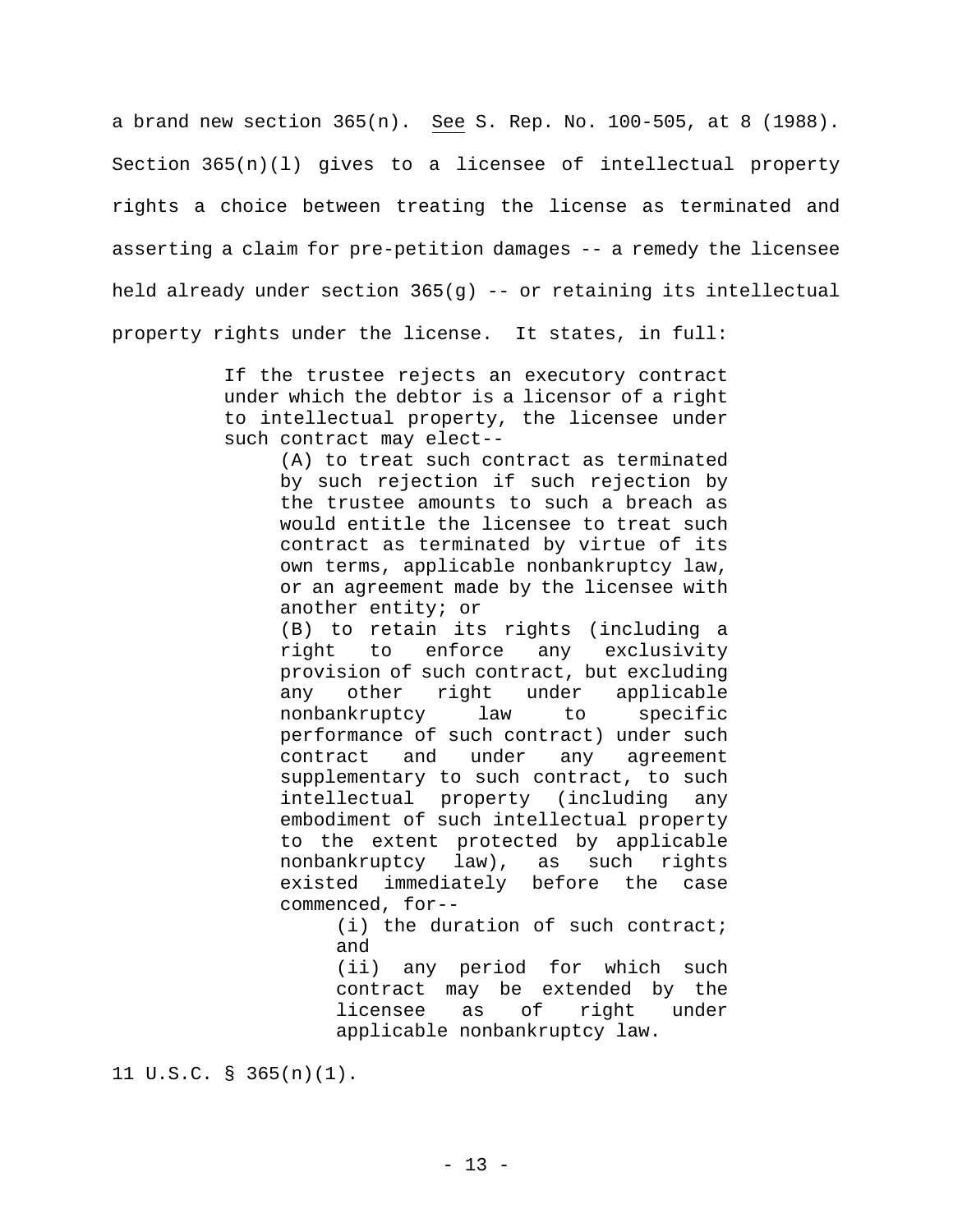Congress also amended the definition of intellectual property, thus defining the scope of the new section 365(n)(1). Under 11 U.S.C. § 101(35A),

> The term "intellectual property" means-- (A) trade secret; (B) invention, process, design, or plant protected under title 35; (C) patent application; (D) plant variety; (E) work of authorship protected under title 17; or (F) mask work protected under chapter 9 of title 17; to the extent protected by applicable nonbankruptcy law.

### **IV.**

With the foregoing framework in mind, we turn now to Mission's arguments on appeal. We consider first its contention that its exclusive distribution rights remained unaffected by Debtor's rejection of the Agreement. We then address Mission's contention that its trademark license also remained in effect during the two-year Wind-Down Period. What is at issue for these parties, practically speaking, is whether to classify as prepetition or post-petition liability any damages caused by Debtor's failure to honor its executory obligations during the two-year Wind-Down Period.

#### **A.**

Section  $365(n)(1)(B)$  allows Mission "to retain its rights (including a right to enforce any exclusivity provision of

- 14 -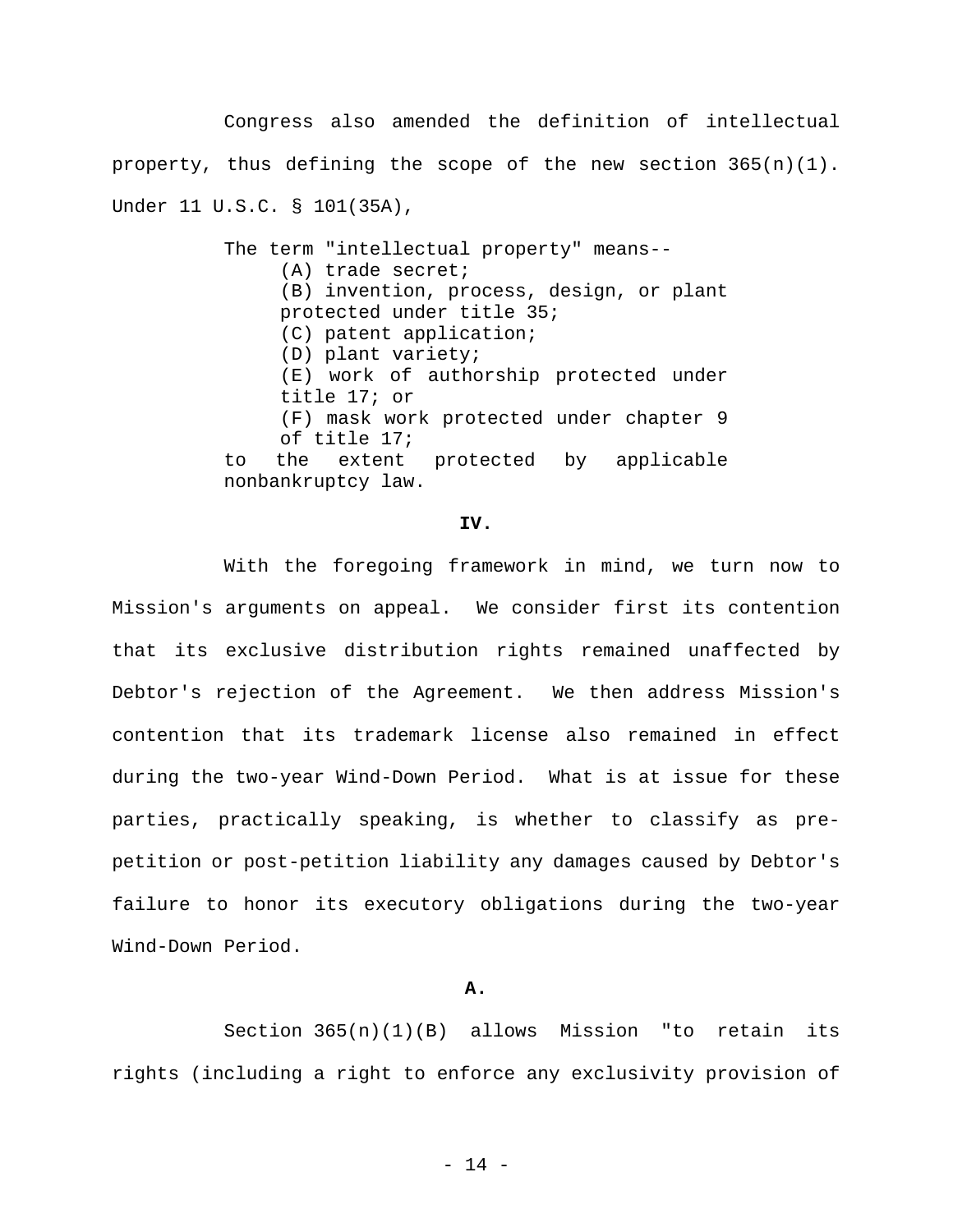such contract . . . ) under such contract and under any agreement supplementary to such contract, to such intellectual property (including any embodiment of such intellectual property to the extent protected by applicable nonbankruptcy law)." Mission would have us read the words "any exclusivity provision of such contract" in the foregoing parenthetical as meaning any "exclusivity provision" in the entire contract (or any supplementary agreement), whether or not the provision grants exclusive use of a pertinent intellectual property right.

We disagree. We start in section 365(a) with the universe of all executory contracts that a debtor may seek to reject; section  $365(n)(1)$  then focuses on a subset of that universe ("executory contract[s] under which the debtor is a licensor of a right to intellectual property"); subsection (n)(1)(B) then says what happens to intellectual property rights granted under such contracts (the licensee may "retain its rights"); and the parenthetical merely makes clear that those rights "to such intellectual property" include any exclusivity attributes of those rights. In this manner, subsection  $(n)(1)(B)$  protects, for example, an exclusive license to use a patent, but does not protect an exclusive right to sell a product merely because that right appears in a contract that also contains a license to use intellectual property.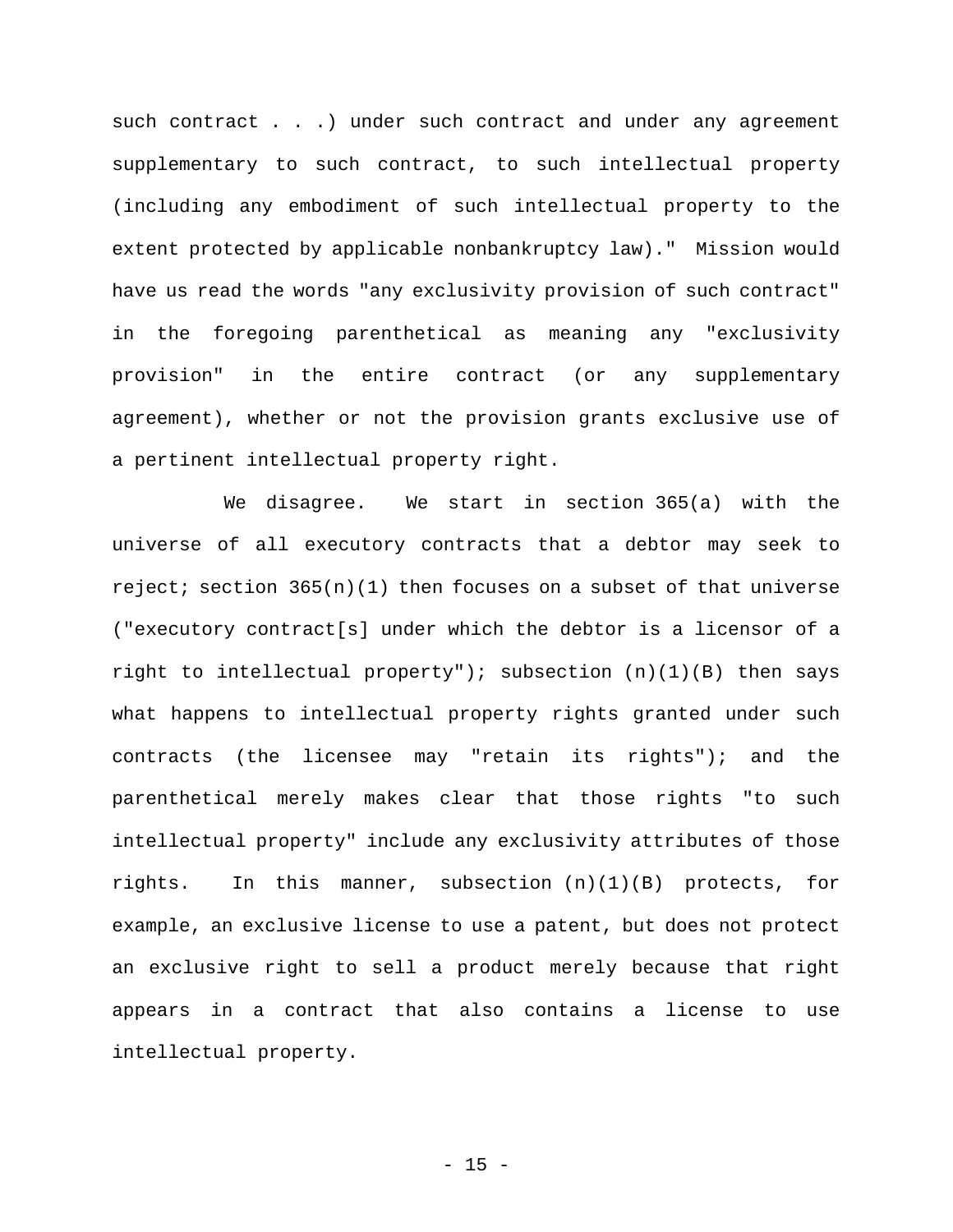Our reading aligns with the legislative record. In enacting section 365(n), Congress made clear that it was responding to a "particular problem arising out of recent court decisions." S. Rep. No. 100-505, at 5. The limited "purpose of the bill is to amend Section 365 of the Bankruptcy Code to make clear that the rights of an intellectual property licensee to use the licensed property cannot be unilaterally cut off." Id. at 1. The amendment is "not in any way intended to address broader matters under Section 365." Id. at 5. Congress, it seems, was focused on a narrow issue, and only intended its amendment to address that issue. It did not intend the scope of its amendment to extend beyond the licensee's bargained-for intellectual property rights post-rejection, as Mission's position would necessarily require. Further supporting our reading of the statutory text, Congress's description of the protected exclusivity rights in both relevant congressional reports is limited to license rights, and does not mention or imply the protection of exclusive rights other than those to intellectual property. The House Report, describing the House's version of the bill,<sup>4</sup> states that, "[u]nder the legislation, any right in the license agreement giving the licensee an exclusive license will

 $\overline{a}$ 

Congress ultimately adopted the Senate version, although the language of this section of the House bill is identical to its Senate counterpart.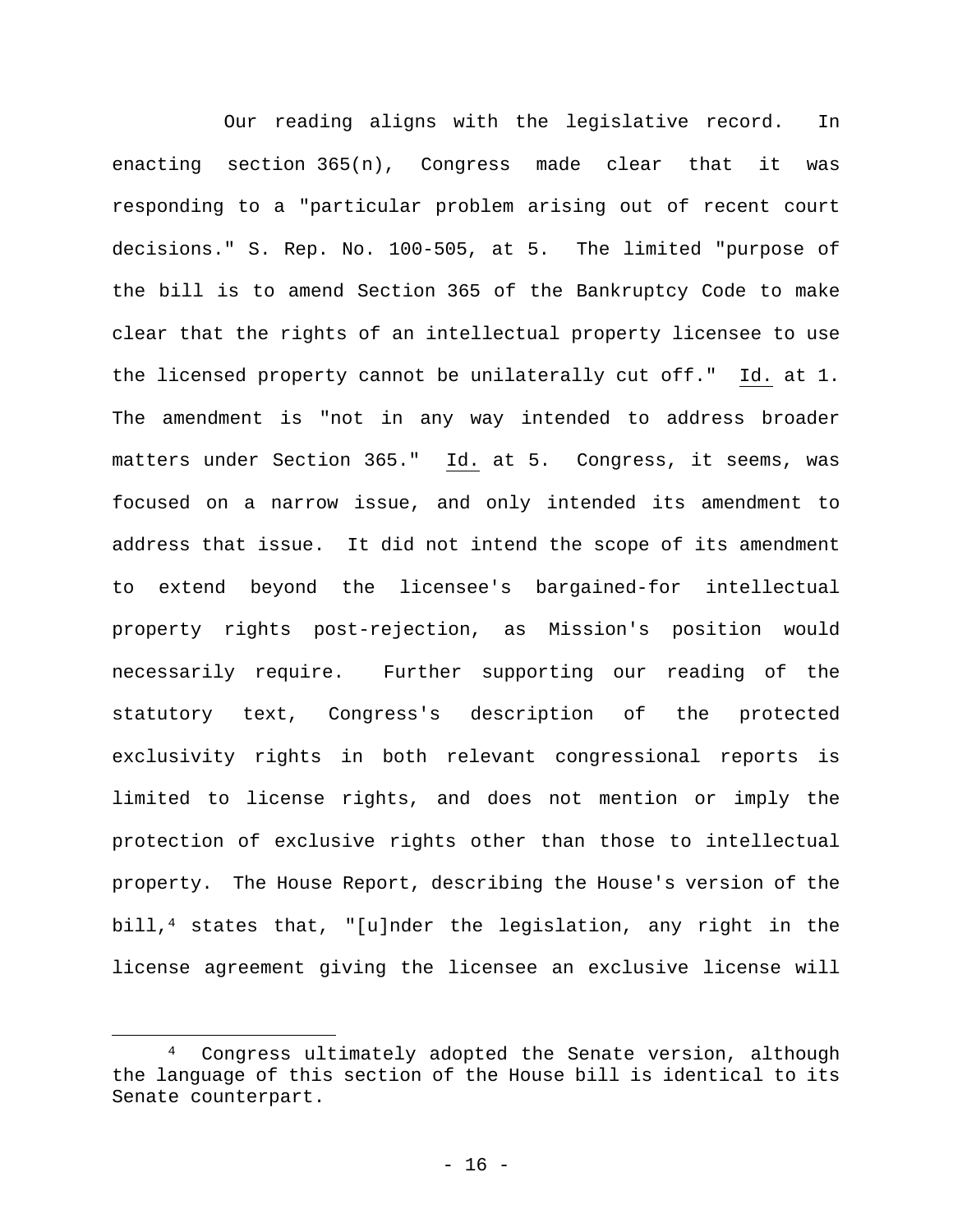still be enforceable by the licensee, but other rights of the licensee cannot be specifically enforced." H.R. Rep. No. 100- 1012, at 6 (1988). Similarly, the Senate Report says that "if the contract granted exclusive use to the licensee, such exclusivity would be preserved to the license." S. Rep. No. 100-505, at 9.

Mission's fallback position is to argue that, in this instance, its exclusive distribution right is, de facto, a provision that renders its right to use Debtor's intellectual property exclusive. The unstated premise is that because Mission has an exclusive right to sell certain of Debtor's products made using Debtor's intellectual property, no one else can use the intellectual property. Hence, Mission reasons, the exclusive distribution right is an "exclusivity provision" of the intellectual property right.

The most obvious defect in this argument is its premise. The Agreement and record are clear that Debtor can use its intellectual property to make and sell products other than those for which the Agreement grants Mission exclusive distribution rights. The only thing that is exclusive is the right to sell certain products, not the right to practice, for example, the patent that is used to make those products. An exclusive right to sell a product is not equivalent to an exclusive right to exploit the product's underlying intellectual property.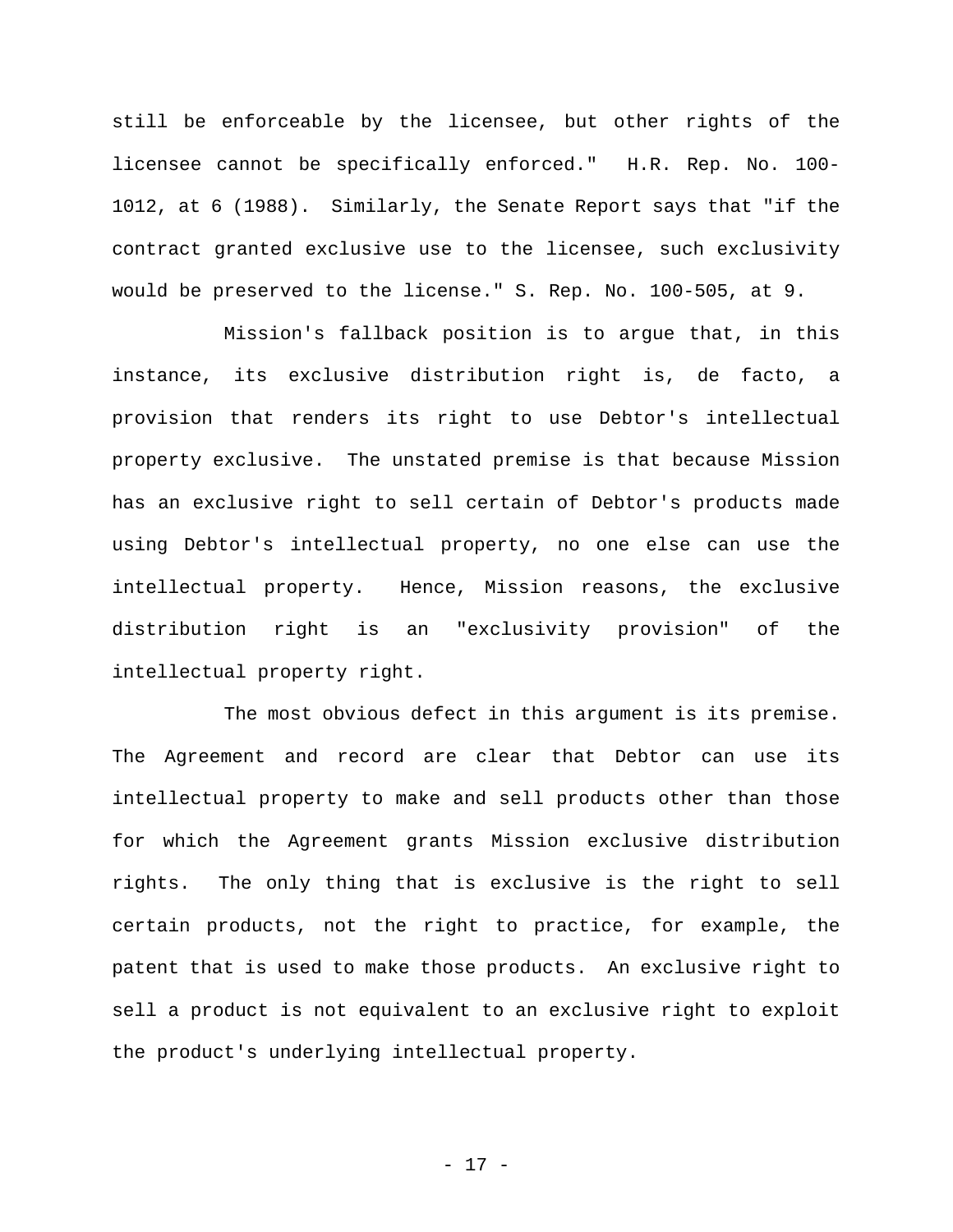But, argues Mission, because of its exclusive distribution rights, no one can use the Debtor's patent to make at least some products if those products are to be sold in Mission's territory. Perhaps. But this is simply a restriction on the right to sell certain products that, like many products, happen to be made using a patent. And the exclusivity Mission seeks to maintain would apply fully even if there were no patent license at all. Given that the right to sell a product is clearly not included within the statute's definition of intellectual property, we are not going to treat it as such merely because of a coincidental practical effect it may have in limiting the scope of the manner in which a patent might be exploited, especially where the Agreement itself expressly makes clear that any patent license is nonexclusive. To hold otherwise would be to find buried in a parenthetical to a statutory subsection an implied exception to rejection that would, in practical terms, likely cover as much commercial territory as do some of the rights expressly defined as protected. See Whitman v. Am. Trucking Ass'n, 531 U.S. 457, 468 (2001) ("Congress . . . does not, one might say, hide elephants in mouseholes."). The fact that Mission can cite no circuit court precedent for its effort to paint its exclusive distribution right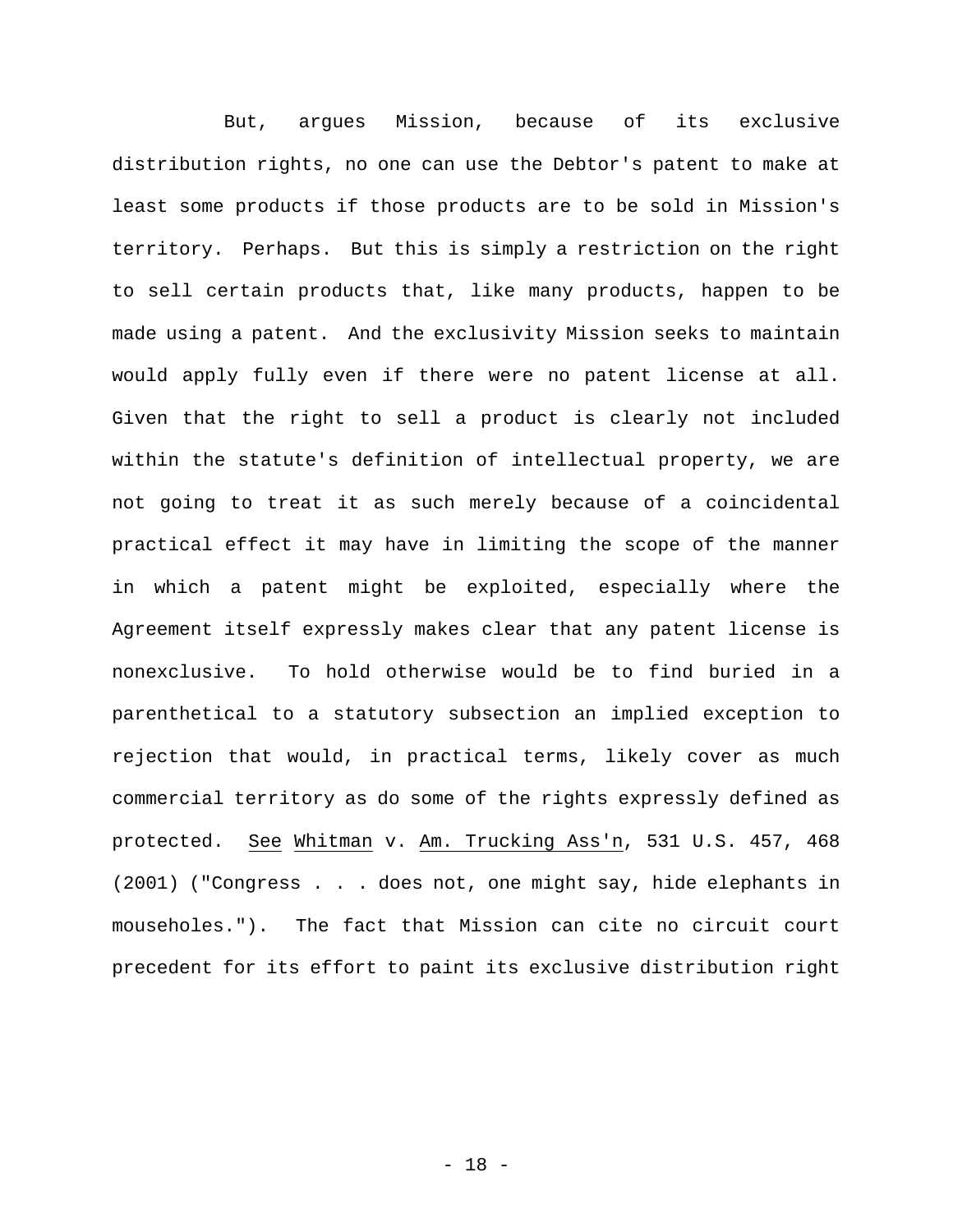as a de facto exclusive intellectual property right further buttresses our conclusion.5

Mission also argues that its nonexclusive license of intellectual property "lacks meaningful value" unless it retains an exclusive right to sell certain of Debtor's products. Why this is so is not apparent given that section 365(n) protects the nonexclusive license, hence Mission retained the right to use the intellectual property. The Agreement itself spells out myriad ways that Mission could exploit its nonexclusive intellectual property rights that were presumably unaffected by rejection of its exclusive distribution right: Mission could still "sublicense (through multiple tiers), use, reproduce, modify, and create derivative work based on" Debtor's intellectual property. And if those rights lacked meaningful value, that hardly becomes a reason for turning rights that are not intellectual property rights into intellectual property rights. Rather, it simply suggests that most of the contract's value was apparently in the exclusive distribution agreement.

Nor does the reference in section  $365(n)(1)(B)$  to "any embodiment of such intellectual property" help Mission.

 $\overline{a}$ 

<sup>5</sup> Mission cites Encino Bus. Mgmt., Inc. v. Prize Frize, Inc. (In re Prize Frize, Inc.), 32 F.3d 426  $(9th$  Cir. 1994), but the contract in that case granted an "exclusive license to utilize the proprietary rights." Id. at 427. This case is clearly distinguishable, as Mission was granted no such right.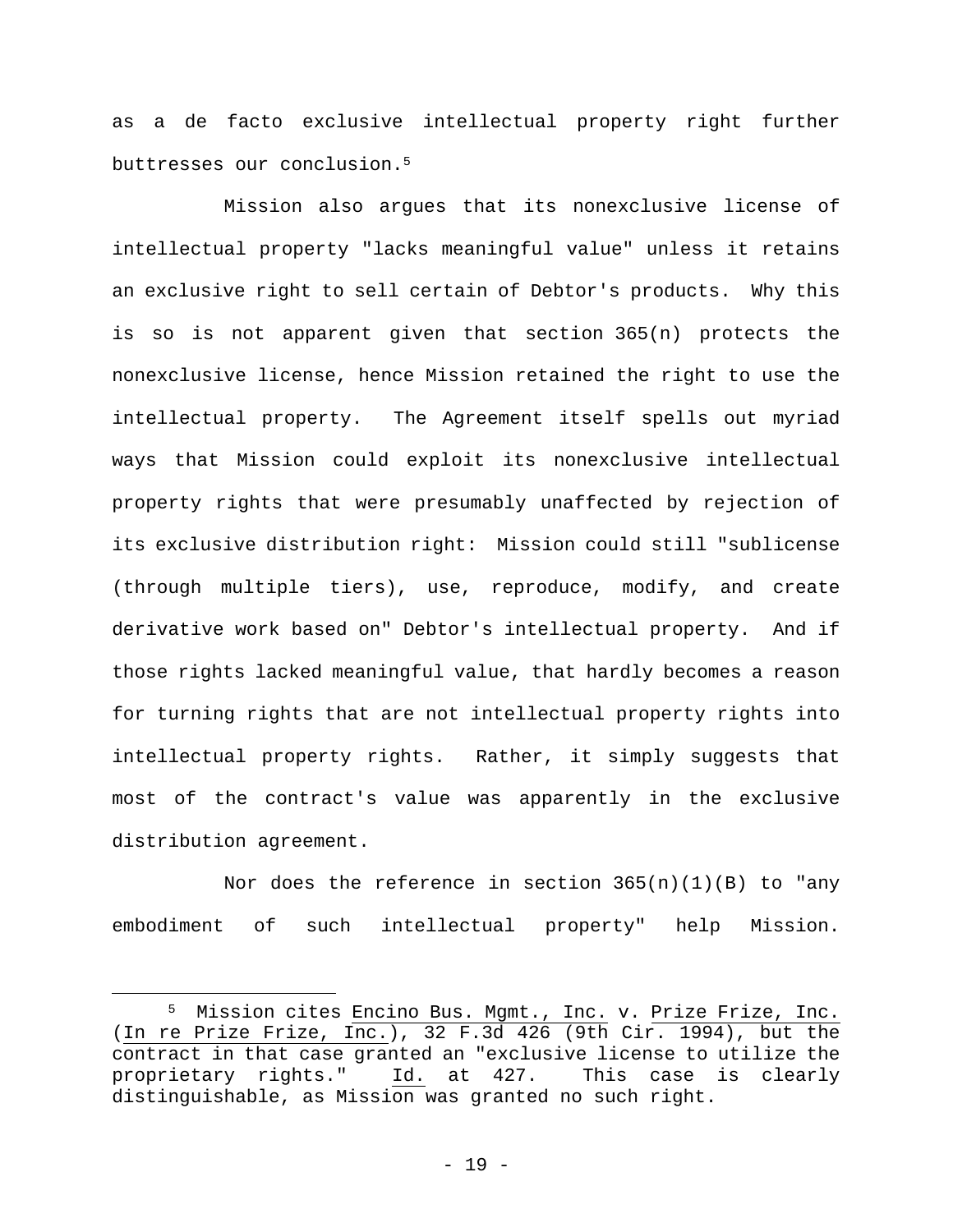Embodiment is a term of art associated with intellectual property. The Senate Report includes a letter informing the Judiciary Committee of the Department of Commerce's view of the bill, which states that "[a]lthough 'embodiment' is not defined, we assume the term arises from the copyright law." S. Rep. No. 100-505, at 12. Black's Law Dictionary tags the term as belonging to patent law, and offers three alternate definitions: (1) "[t]he tangible manifestation of an invention"; (2) "[t]he method for using this tangible form"; or (3) "[t]he part of a patent application or patent that describes a concrete manifestation of the invention." *Embodiment*, Black's Law Dictionary (10th ed. 2014). Black's Law Dictionary further notes that while intellectual property "is a mental construct" without "physical structure," an embodiment "is a specific physical form of the invention" and thus "[e]ach embodiment exists in the real world." Id. (quoting Morgan D. Rosenberg, The Essentials of Patent Claim Drafting xvii (2012)).

Where the statutory language includes a term of art, resort to sources beyond the text is particularly appropriate to make clear the intended meaning of that term. See Molzof v. United States, 502 U.S. 301, 307 (1992). Both the Senate Report and the Department of Commerce letter offer additional insight into the meaning of "embodiment" and its application to a licensee's rights. The Senate Report provides three examples of protected rights, and concludes with two traits that all protected rights must contain:

 $- 20 -$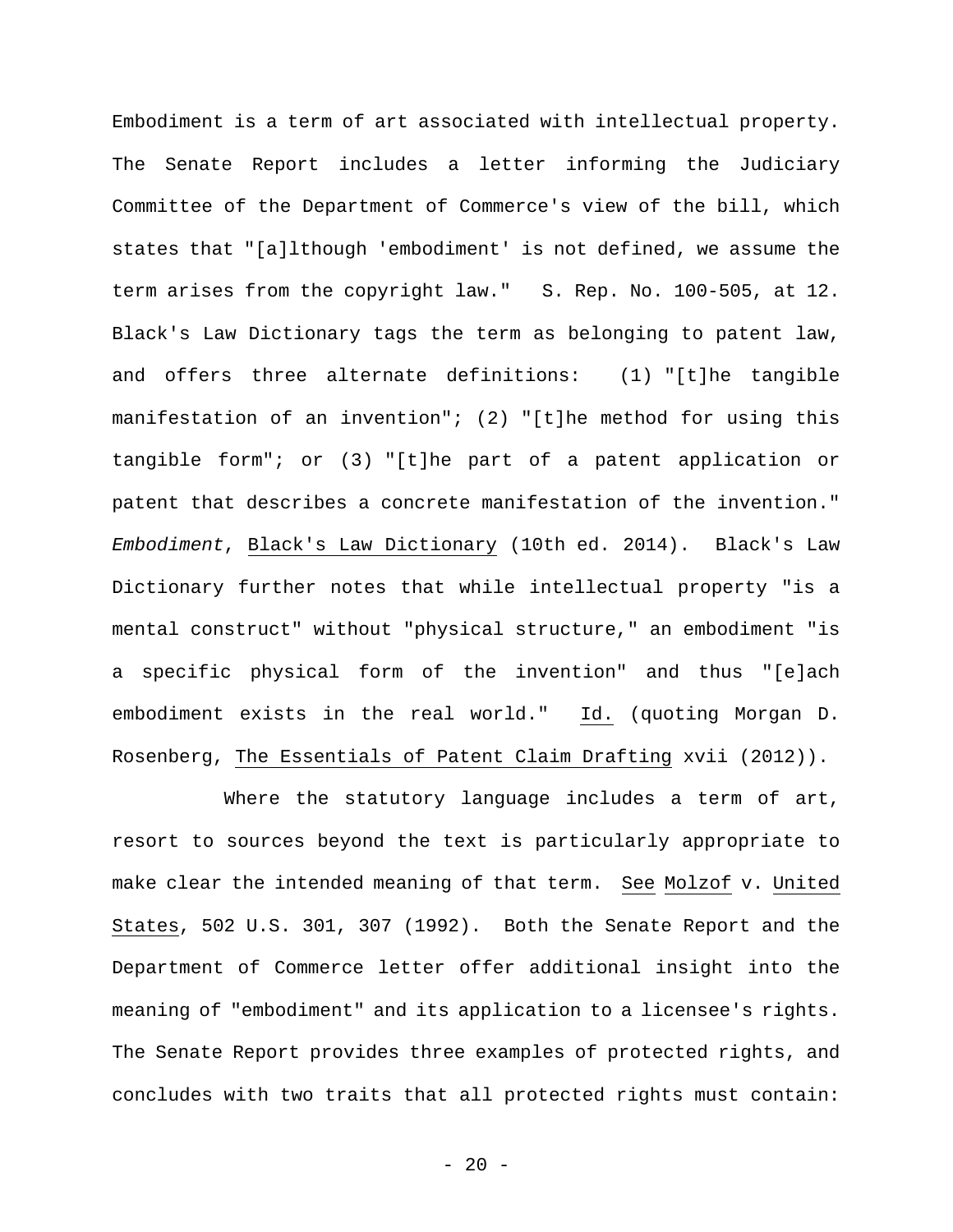[T]he parties might have agreed that the licensor would prepare a prototype incorporating the licensed intellectual property. If such a prototype was prepared prior to the filing of the petition for relief, but had not been delivered to the licensee at that time, then the licensee can compel the delivery of the prototype in accordance with the terms of the rejected license. Other examples of embodiments include genetic material needed to produce certain biotechnological products and computer program source codes. There are many other possible examples of embodiments, but critical to any right of the licensee to obtain such embodiments under this bill is the prepetition agreement of the parties that the licensee have access to such material and the physical existence of such material on the day of the bankruptcy filing.

S. Rep. No. 100-505, at 9-10 (emphasis added). The Department of

Commerce letter states:

Where the licensed intellectual property is not a work of authorship, we assume the term "embodiment" would be interpreted in a similar sense of enablement in a manner reasonable in the circumstances and would not necessarily include all physical manifestations of the intellectual property. For example, an embodiment of a licensed process might be interpreted to include technical data sufficient to enable the licensee to operate the process, but not a manufacturing facility using (or embodying) the process; and an embodiment of a licensed invention might be interpreted to include a sample of the invention, but not all inventory.

S. Rep. No. 100-505, at 12 (emphasis added).

A few common themes appear in these explanations. First, the pre-petition agreement must give the licensee access to the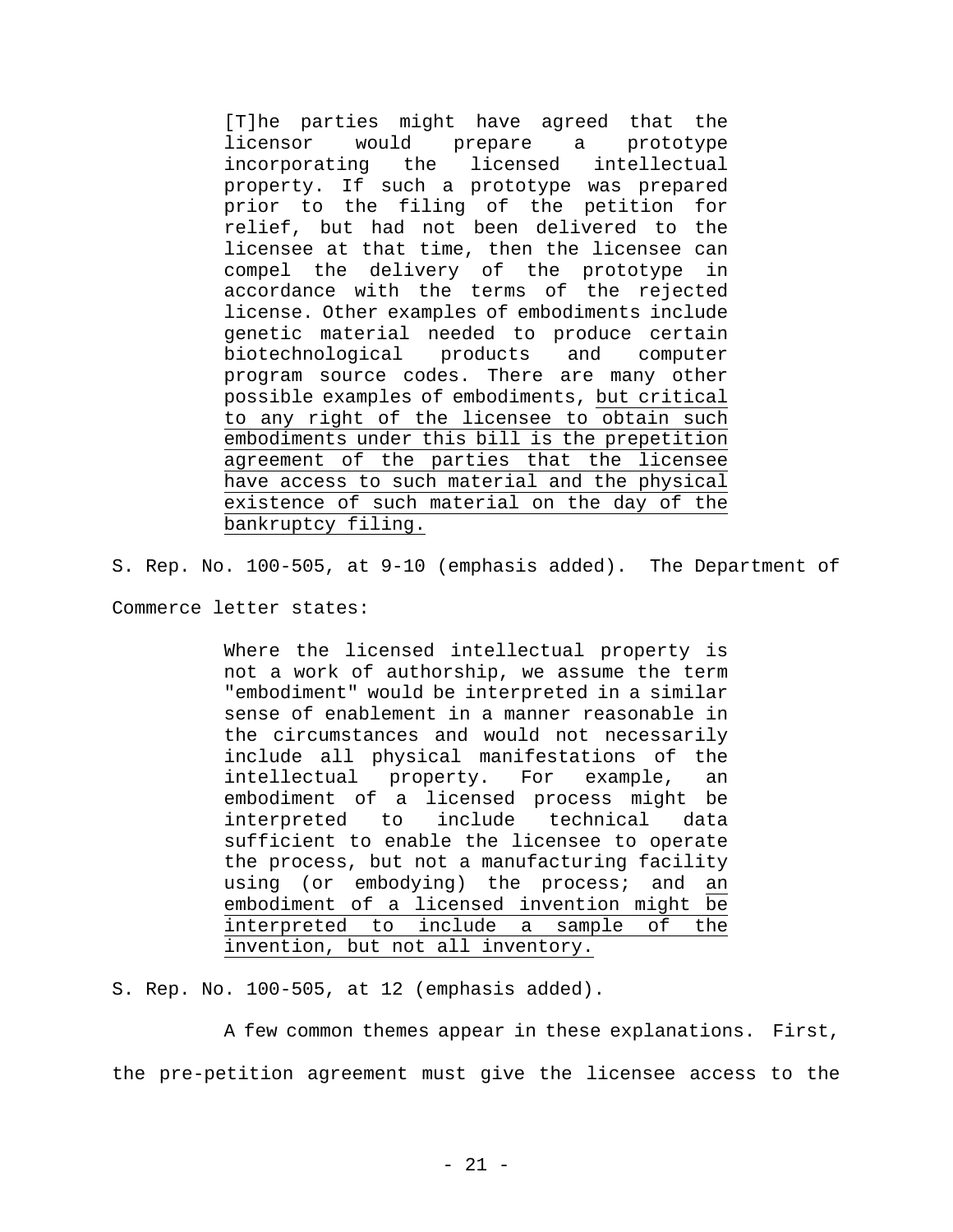embodiment of intellectual property. Second, an embodiment of intellectual property is a tangible or physical object that exists pre-petition. Third, an embodiment of intellectual property is something inherently limited in number -- it is a prototype or example of a product, but does not include all products produced using the intellectual property. Finally, we can infer that the purpose of this provision is to allow the licensee to exploit its right to the underlying intellectual property.

Here, we have no object to which Mission requires access in order to exploit an intellectual property right. Rather, we have a prosaic, nonexclusive right to use a patented process, and an unremarkable and entirely independent right to be the exclusive distributor of some but not all goods made with that process. There is simply no "embodiment" at issue in the relevant statutory sense.

Nor does this case, as Mission contends, bear on the enforceability of all negative covenants independent of an intellectual property license. If a party possesses an intellectual property license, perhaps the Code may protect from rejection certain negative covenants -- such as confidentiality - - that do not materially restrict the debtor's reorganization, are tied closely to the intellectual property license, and are necessary to implement its terms. See Biosafe Int'l, Inc. v. Controlled Shredders, Inc. (In re Szombathy), Nos. 94 B 15536, 95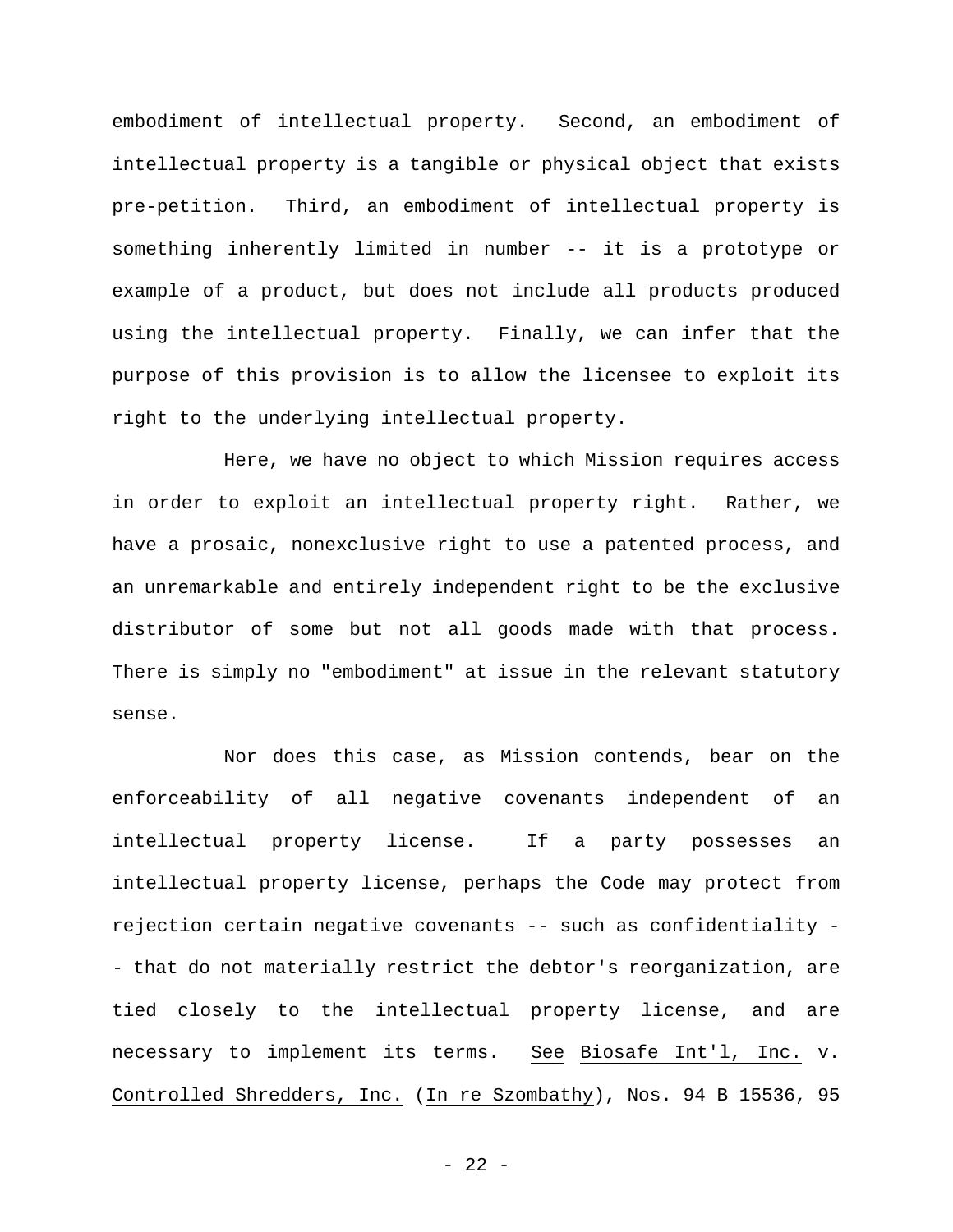A 01035, 1996 WL 417121, at \*11 (Bankr. N.D. Ill. July 9, 1996) rev'd in part sub nom. Szombathy v. Controlled Shredders, Inc., Nos. 94 B 15536, 95 A 01035, 1997 WL 189314 (N.D. Ill. Apr. 14, 1997). But we are not presented with that situation here.

Finally, we observe that Mission salts its brief with several undeveloped suggestions that rejection under section 365(a), even if allowed, might not extinguish a right to demand specific performance of the negative covenant implicit in the exclusive distribution rights. Mission attempts to support these suggestions by citing In re Szombathy, 1996 WL 417121, and by emphasizing that case's reliance on a quote from the Department of Commerce's letter to the Senate Judiciary Committee. Neither source seems to come close to carrying the meaning claimed by Mission. In any event, even as Mission tendered an analogous argument in connection with its trademark license (which we address, below), it never raised any such argument in the bankruptcy court as a basis for preserving its exclusive distribution rights. Hence, the argument is waived in this civil action. See Argentaria v. Wiscovitch-Rentas (In re Net-Velázquez), 625 F.3d 34, 40 (1st Cir. 2010) ("The proposition is well established that, 'absent the most extraordinary circumstances, legal theories not raised squarely in the lower court cannot be broached for the first time on appeal.'" (quoting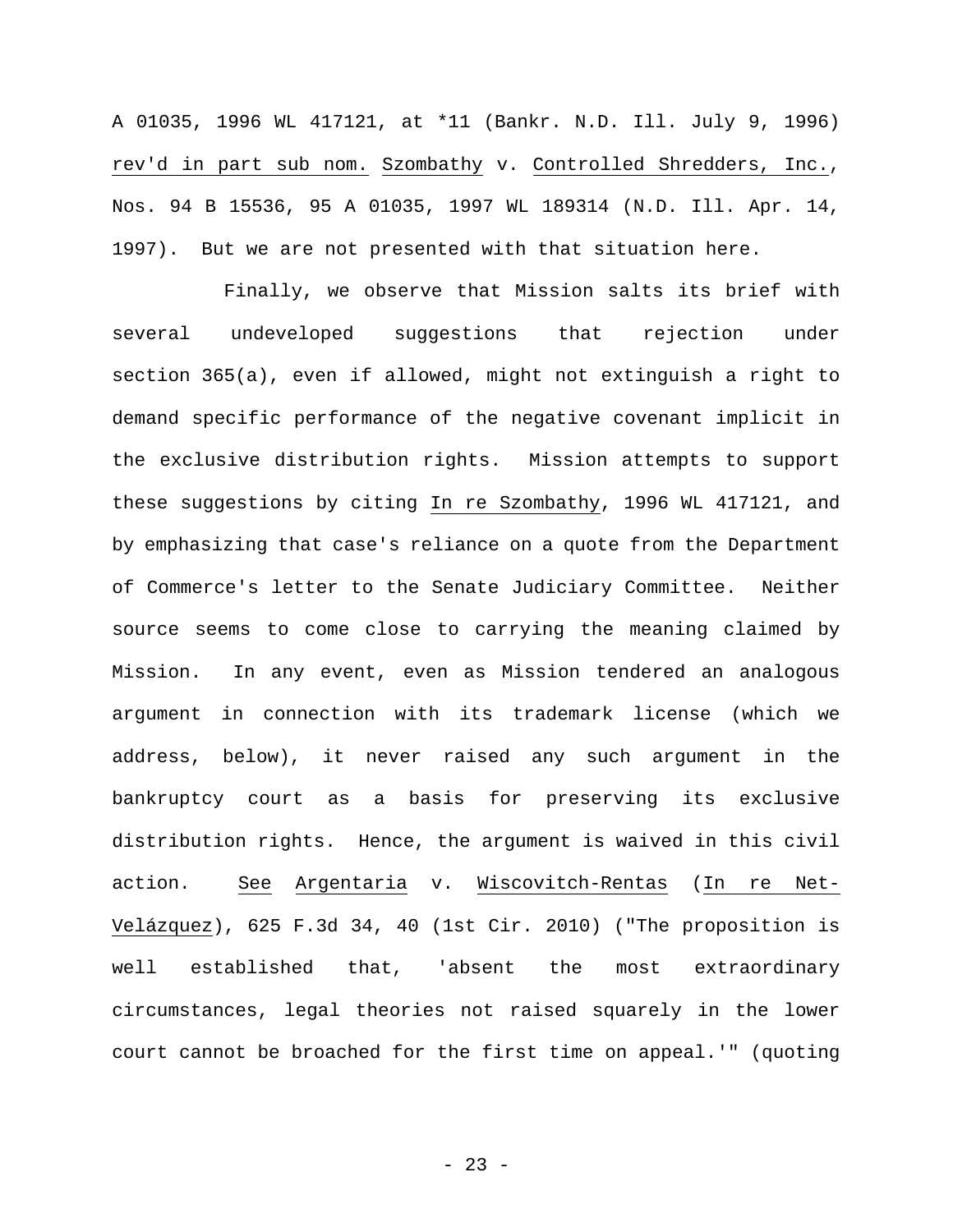Teamsters, Chauffeurs, Warehousemen & Helpers Union, Local No. 59 v. Superline Transp. Co., 953 F.2d 17, 21 (1st Cir. 1992))).

#### **B.**

We next consider whether Mission retained its rights to use Debtor's trademarks post-rejection. In defining the intellectual property eligible for the protection of section 365(n), Congress expressly listed six kinds of intellectual property. 11 U.S.C. § 101(35A). Trademark licenses (hardly something one would forget about) are not listed, even though relatively obscure property such as "mask work protected under chapter 9 of title 17" is included. Id. Nor does the statute contain any catchall or residual clause from which one might infer the inclusion of properties beyond those expressly listed.

One might reasonably conclude that Congress's decision not to include trademark licenses within the protective ambit of section 365(n) must mean that such licenses are not exempt from section 365(a) rejection. On the other hand, the conclusion that an agreement finds no haven from rejection in section 365(n) does not entirely exhaust the possible arguments for finding that a right under that agreement might otherwise survive rejection. For example, we have held that a counterparty's right to compel the return of its own property survives rejection of a contract under which the debtor has possession of that property. See Abboud v.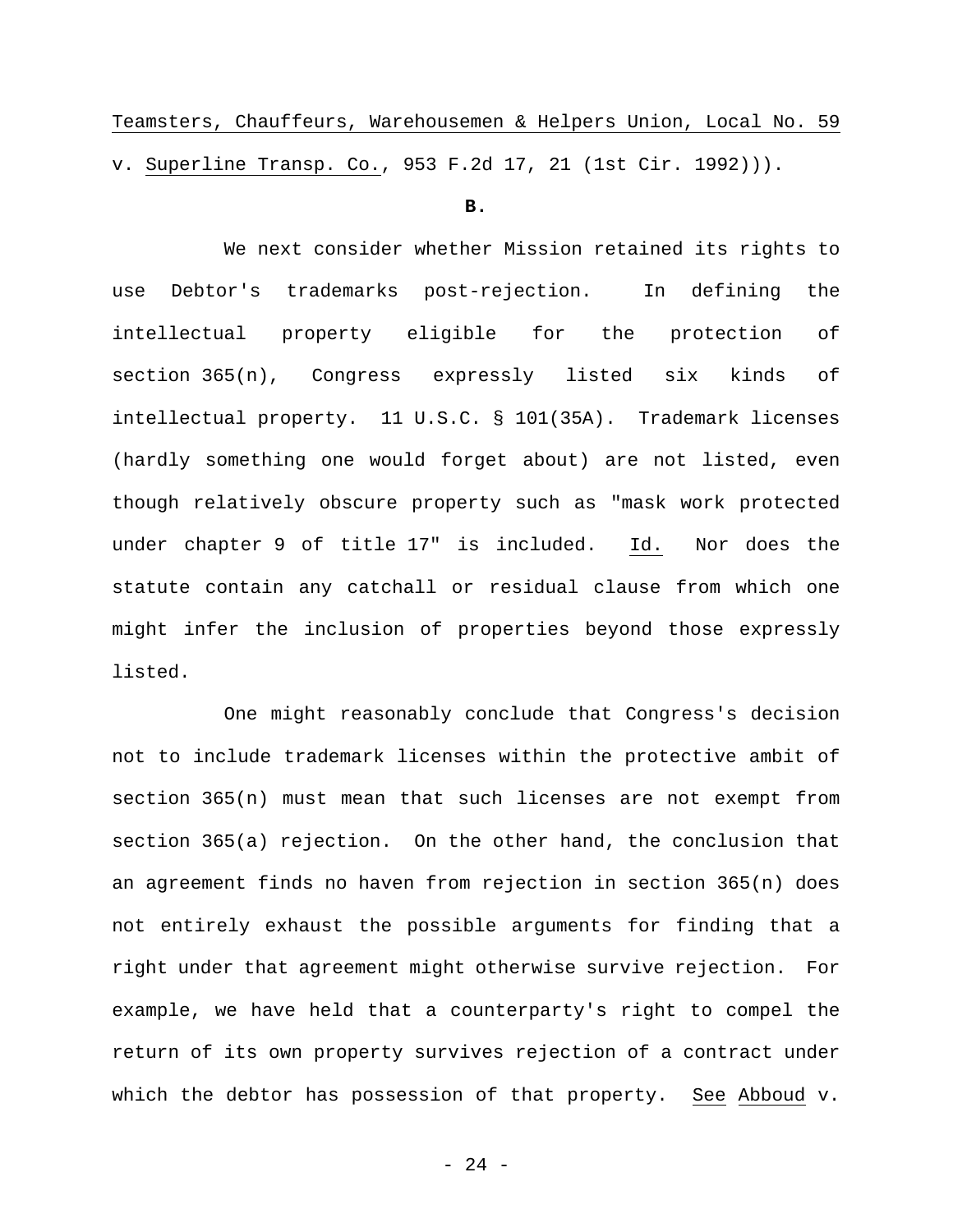The Ground Round, Inc. (In re The Ground Round, Inc.), 482 F.3d 15, 19 (1st Cir. 2007). This case, though, does not present us with a request by a party following rejection to recover its own property temporarily in the hands of the debtor. Rather, it presents a demand by a party to continue using the debtor's property.

Regarding trademarks specifically, the Senate Report states that Congress "postpone[d]" action on trademark licenses "to allow the development of equitable treatment of this situation by bankruptcy courts." S. Rep. No. 100-505, at 5. The only circuit to address this issue squarely has resisted the temptation to find in this ambiguous comment outside the statutory text a toehold for unfettered "equitable" dispensations from section 365(a) rejection when it would otherwise apply. See Sunbeam, 686 F.3d at 375 ("What the Bankruptcy Code provides, a judge cannot override by declaring that enforcement would be 'inequitable.'"). We agree. See Law v. Siegel, 134 S. Ct. 1188, 1194-95 (2014) ("We have long held that 'whatever equitable powers remain in the bankruptcy courts must and can only be exercised within the confines of' the Bankruptcy Code." (quoting Norwest Bank Worthington v. Ahlers, 485 U.S. 197, 206 (1988))).

There is, though, an alternative argument for finding that a right to use a debtor's trademark continues post-rejection. That argument rests not on equitable dispensation from rejection,

- 25 -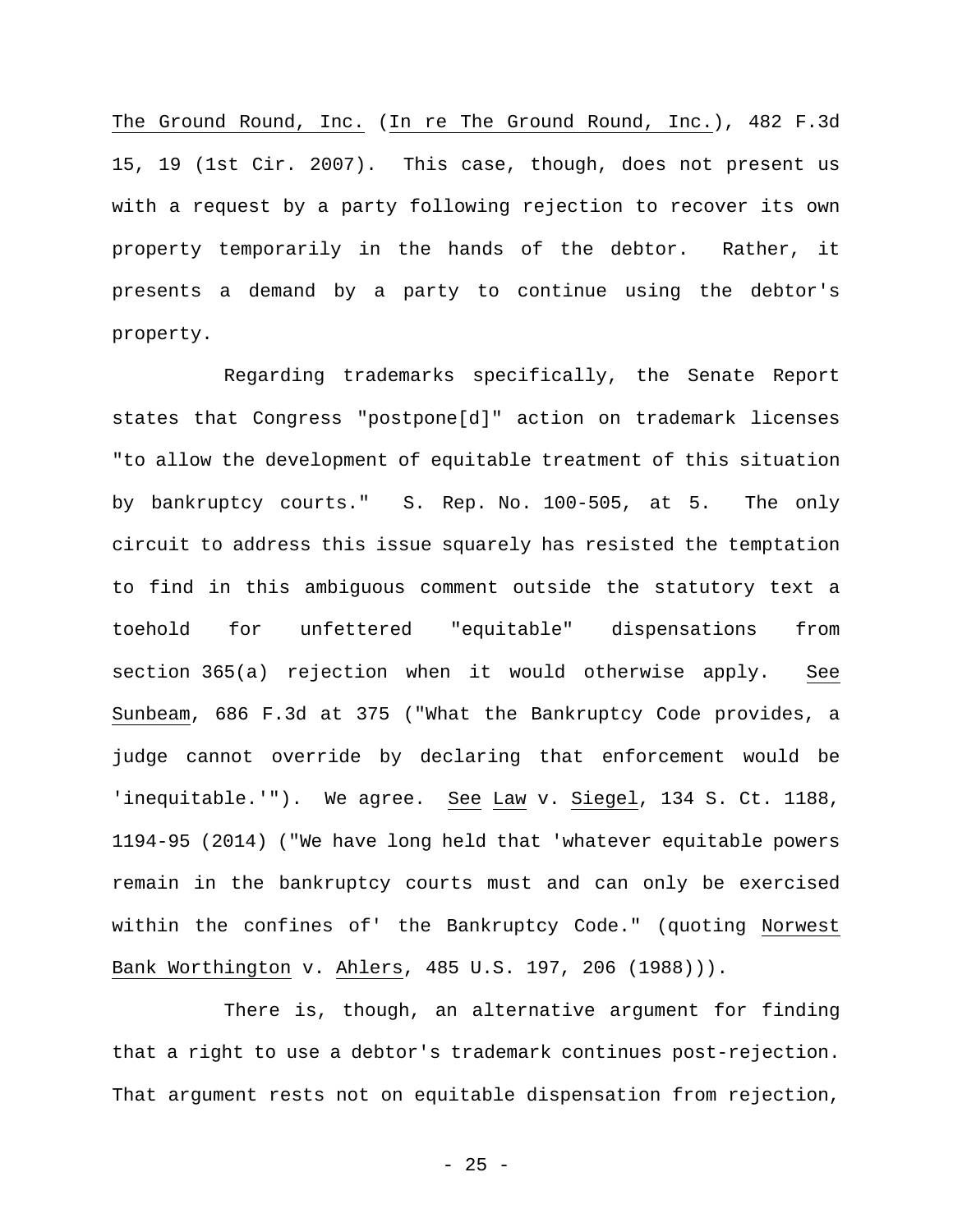but instead on an exploration of exactly what rejection means. The argument, as accepted by the Seventh Circuit in Sunbeam, runs thus: Under section 365(g), section 365(a) rejection constitutes a breach of contract that "frees the estate from the obligation to perform." Sunbeam, 686 F.3d at 377 (quoting Thompkins v. Lil' Joe Records, Inc., 476 F.3d 1294, 1306 (11th Cir. 2007)). "But nothing about this process implies that any rights of the other contracting party have been vaporized." Id. Therefore, reasoned the Seventh Circuit, while rejection converts a debtor's duty to perform into a liability for pre-petition damages, it leaves in place the counterparty's right to continue using a trademark licensed to it under the rejected agreement. In so reasoning, the Seventh Circuit found itself unpersuaded by the contrary approach taken by the Fourth Circuit in Lubrizol. Sunbeam, 686 F.3d at 378; see also In re Exide Techs., 607 F.3d 957, 964–68 (3d Cir. 2010) (Ambro, J., concurring).

Of course, to be precise, rejection as Congress viewed it does not "vaporize" a right. Rather, rejection converts the right into a pre-petition claim for damages. Putting that point of vocabulary to one side, and leaving open the possibility that courts may find some unwritten limitations on the full effects of section 365(a) rejection, we find trademark rights to provide a poor candidate for such dispensation. Congress's principal aim in providing for rejection was to "release the debtor's estate from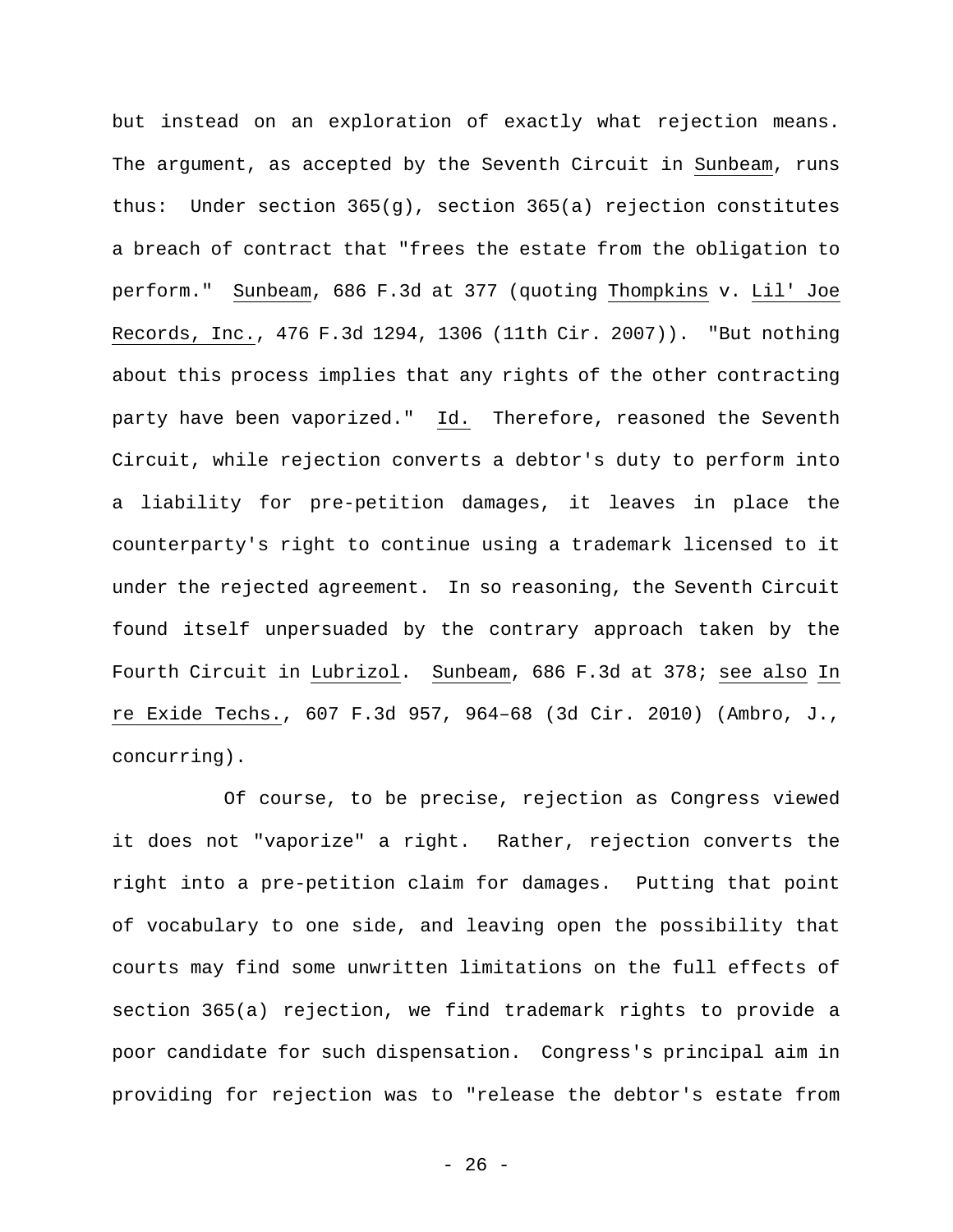burdensome obligations that can impede a successful reorganization." Bildisco & Bildisco, 465 U.S. at 528. Sunbeam therefore largely rests on the unstated premise that it is possible to free a debtor from any continuing performance obligations under a trademark license even while preserving the licensee's right to use the trademark. See Sunbeam, 686 F.3d at 377. Judge Ambro's concurrence in In re Exide Technologies shares that premise. See 607 F.3d at 967 (Ambro, J., concurring) (assuming that the bankruptcy court could allow the licensee to retain trademark rights even while giving the debtor "a fresh start").

Careful examination undercuts that premise because the effective licensing of a trademark requires that the trademark owner -- here Debtor, followed by any purchaser of its assets - monitor and exercise control over the quality of the goods sold to the public under cover of the trademark. See 3 J. Thomas McCarthy, McCarthy on Trademarks & Unfair Competition § 18:48 (5th ed. 2017) ("Thus, not only does the trademark owner have the right to control quality, when it licenses, it has the duty to control quality."). Trademarks, unlike patents, are public-facing messages to consumers about the relationship between the goods and the trademark owner. They signal uniform quality and also protect a business from competitors who attempt to profit from its developed goodwill. See Societe Des Produits Nestle, S.A. v. Casa Helvetia, Inc., 982 F.2d 633, 636 (1st Cir. 1992). The licensor's monitoring

- 27 -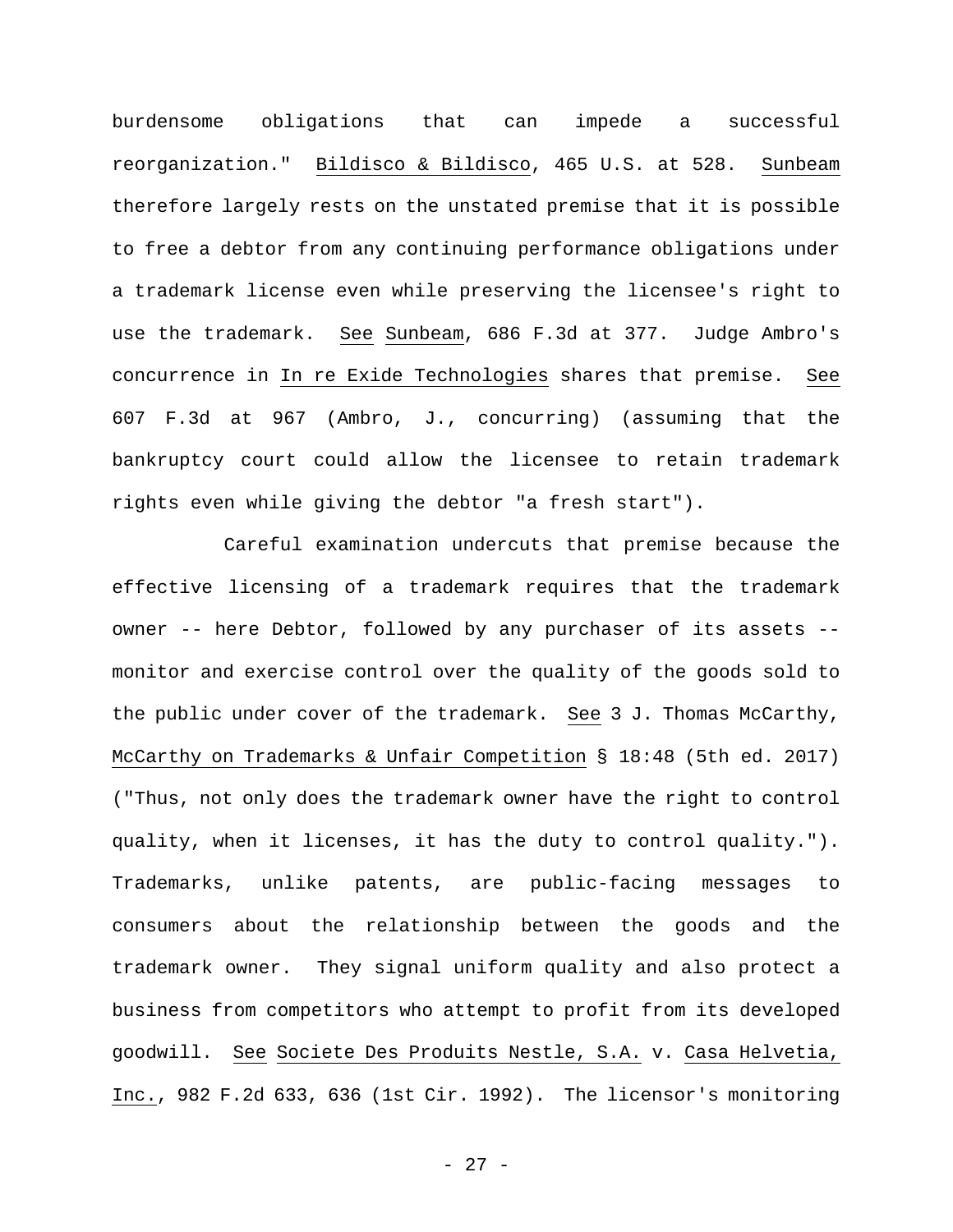and control thus serve to ensure that the public is not deceived as to the nature or quality of the goods sold. Presumably, for this reason, the Agreement expressly reserves to Debtor the ability to exercise this control: The Agreement provides that Debtor "shall have the right to review and approve all uses of its Marks," except for certain pre-approved uses. Importantly, failure to monitor and exercise this control results in a so-called "naked license," jeopardizing the continued validity of the owner's own trademark rights. McCarthy, supra, § 18:48; see also Eva's Bridal Ltd. v. Halanick Enters., Inc., 639 F.3d 788, 790 (7th Cir. 2011) ("[A] naked license abandons a mark."); Restatement (Third) of Unfair Competition § 33 ("The owner of a trademark, trade name, collective mark, or certification mark may license another to use the designation. . . . Failure of the licensor to exercise reasonable control over the use of the designation by the licensee can result in abandonment . . . . ").

The Seventh Circuit's approach, therefore, would allow Mission to retain the use of Debtor's trademarks in a manner that would force Debtor to choose between performing executory obligations arising from the continuance of the license or risking the permanent loss of its trademarks, thereby diminishing their value to Debtor, whether realized directly or through an asset sale. Such a restriction on Debtor's ability to free itself from its executory obligations, even if limited to trademark licenses

- 28 -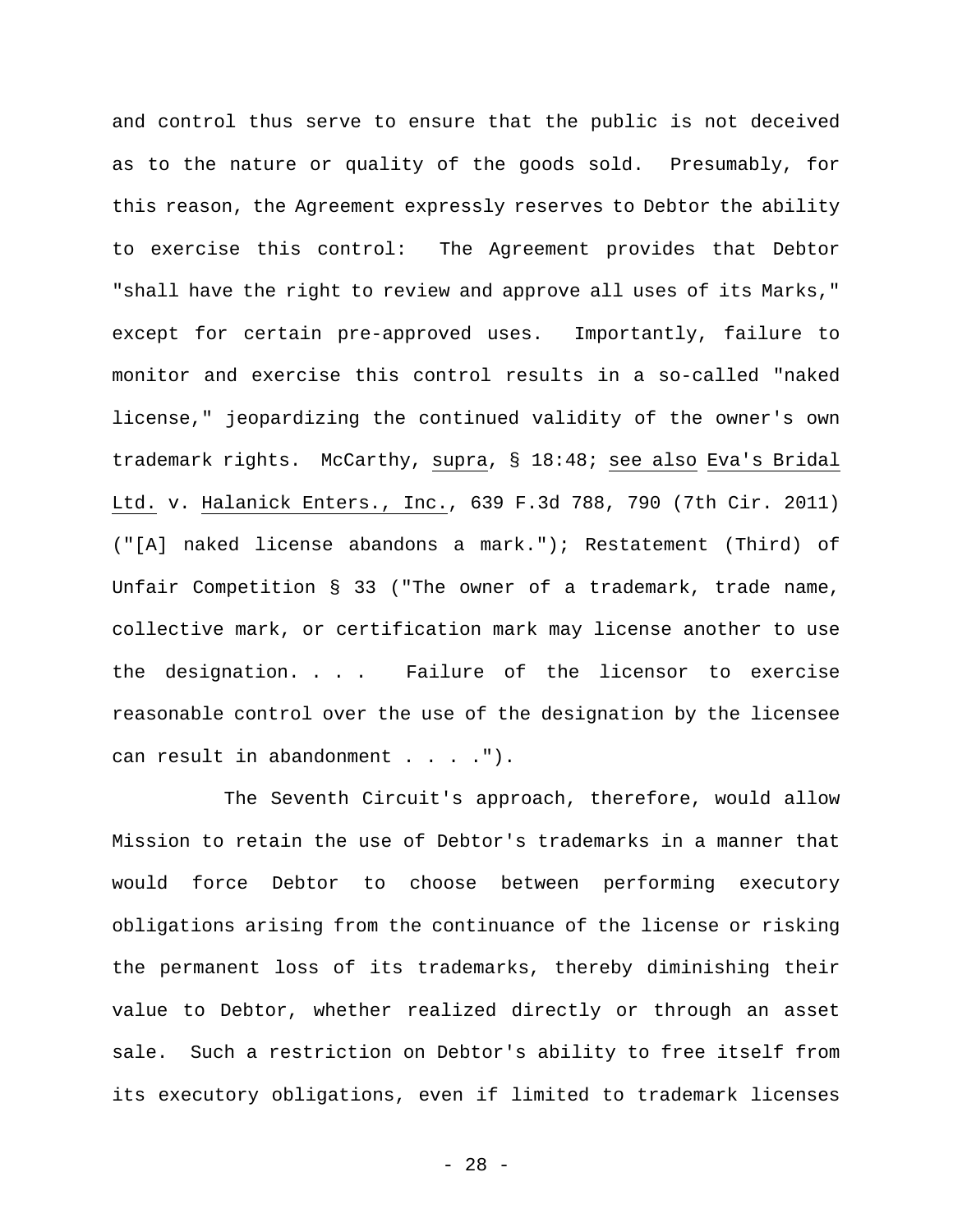alone, would depart from the manner in which section 365(a) otherwise operates. And the logic behind that approach (no rights of the counterparty should be "vaporized" in favor of a damages claim) would seem to invite further leakage. If trademark rights categorically survive rejection, then why not exclusive distribution rights as well? Or a right to receive advance notice before termination of performance? And so on.

Although claiming to follow Sunbeam, our dissenting colleague seems to reject its categorical approach in favor of what Sunbeam itself rejected -- an "equitable remedy" that would consider in some unspecified manner the "terms of the Agreement, and non-bankruptcy law." See Sunbeam, 686 F.3d at 375-76. In so doing, our colleague gives great weight to a few lines in the Senate Report, treating them variously as "guidance," as a statement of Congress's "intent," and even as a mandate that "instruct[s]" the courts. In short, the dissent's interpretative approach seems to accord a line in the Senate Report the force of a line in the statute itself. Moreover, it does so by taking a line out of the Senate Report addressing section 365(n), which itself has no relevant ambiguity, and then uses that line to inform the dissent's interpretation of the previously enacted section 365(a). And while it is true that the Senate Report references equitable consideration, the dissent also seems to overlook the fact that when Congress otherwise intended to grant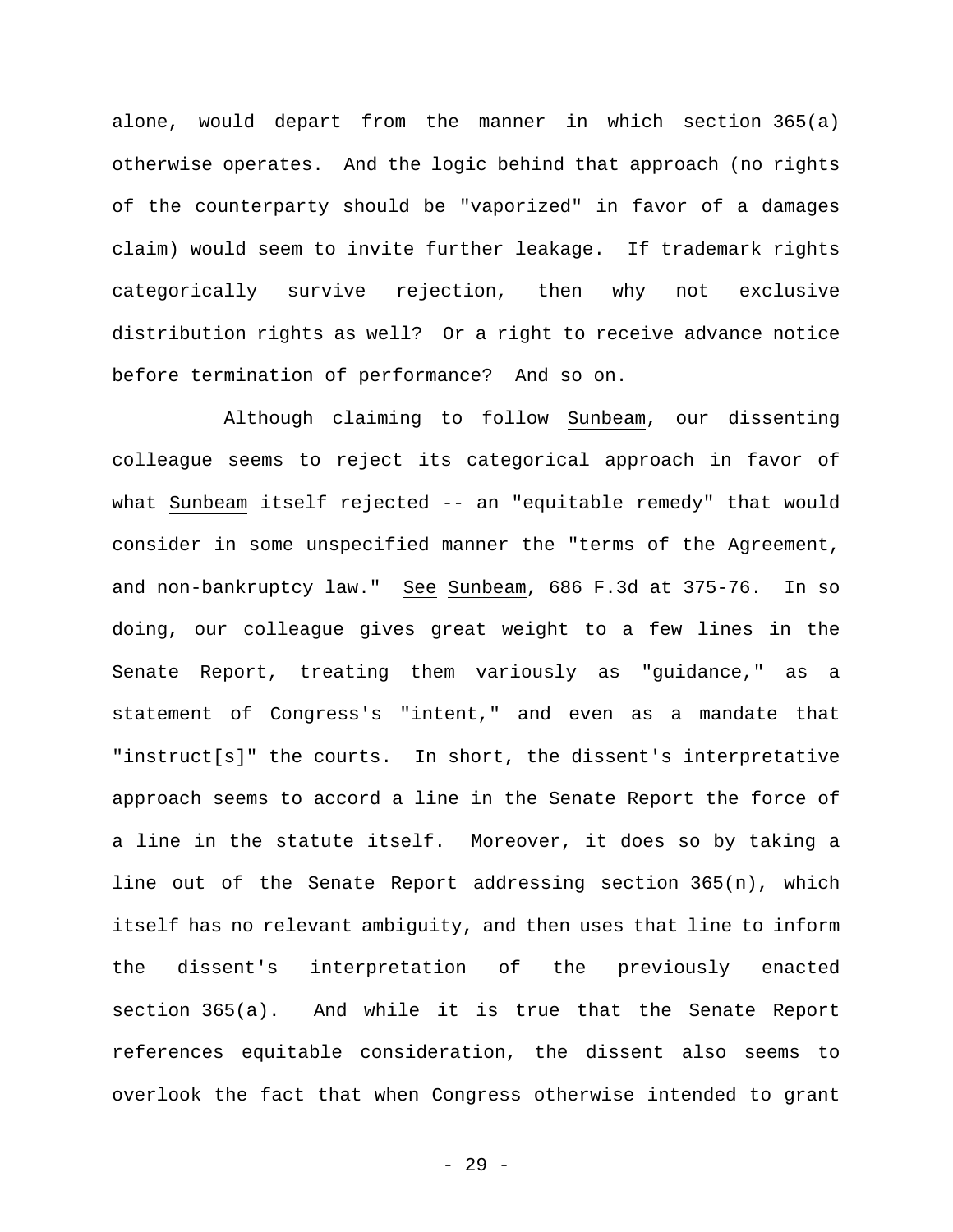bankruptcy courts the ability to "equitably" craft exceptions to the Code's rules, it did so in the statute itself. See, e.g., 11 U.S.C. § 365(d)(5) (requiring the trustee to perform the obligations of the debtor until an unexpired lease is assumed or rejected "unless the court, after notice and a hearing and based on the equities of the case, orders otherwise"); id.  $\S$  552(b)(1) (stating that a security agreement may extend to proceeds or profits acquired after the commencement of the case "to the extent provided by such security agreement and by applicable nonbankruptcy law, except to any extent that the court, after notice and a hearing and based on the equities of the case, orders otherwise"); see also id. § 502(j) ("A reconsidered claim may be allowed or disallowed according to the equities of the case."); id. § 557(d)(2)(D) (allowing the expedited disposition of grain by, inter alia, "such other methods as is equitable in the case"); id. § 723(d) ("[T]he court, after notice and a hearing, shall determine an equitable distribution of the surplus so recovered  $\dots$ ,  $'$ ); id. § 1113(c) (listing whether "the balance of the equities clearly favors rejection of such agreement" as a factor for a court to consider in determining whether to approve an application for rejection of a collective bargaining agreement); id.  $\S$  1114(g) (requiring a court to modify the payment of retirement benefits if the court finds that "such modification is necessary to permit the reorganization of the debtor and assures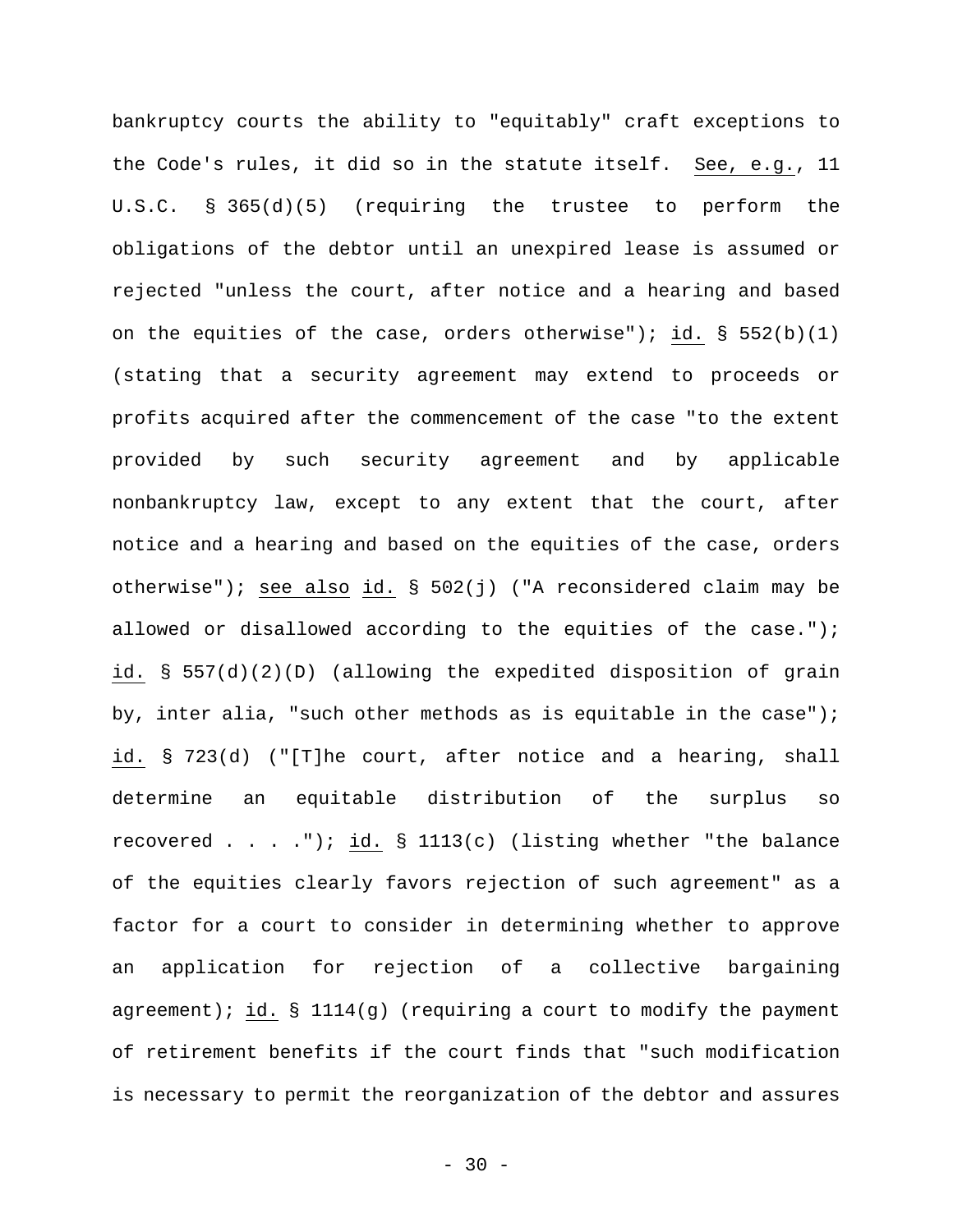that all creditors, the debtor, and all of the affected parties are treated fairly and equitably, and is clearly favored by the balance of the equities").

Even if we did sit in the chancellor's chair in applying section 365(a), we would likely hesitate to adopt our colleague's approach. Under such a case-specific, equitable approach, one might in theory preclude rejection only where the burden of quality assurance on the debtor will be minimal. The problem, though, is that in the bankruptcy context especially, where the licensor and licensee are at odds over continuing to deal with each other, the burden will likely often be greater than normal. Here, for example, the adversarial relationship between Debtor and Mission may portend less eager compliance. More importantly, in all cases there will be some burden, and it will usually not be possible to know at the time of the bankruptcy proceeding how great the burden will prove to be, as it will depend very much on the subsequent actions of the licensee. Conversely, the burden imposed on the counterparty of having its trademark right converted to a prepetition damages claim at a time when the relationship signaled by the trademark is itself ending will in most instances be less than the burden of having patent rights so converted. The counterparty may still make and sell its products -- or any products -- just so long as it avoids use of the trademark precisely when the message conveyed by the trademark may no longer be accurate. We therefore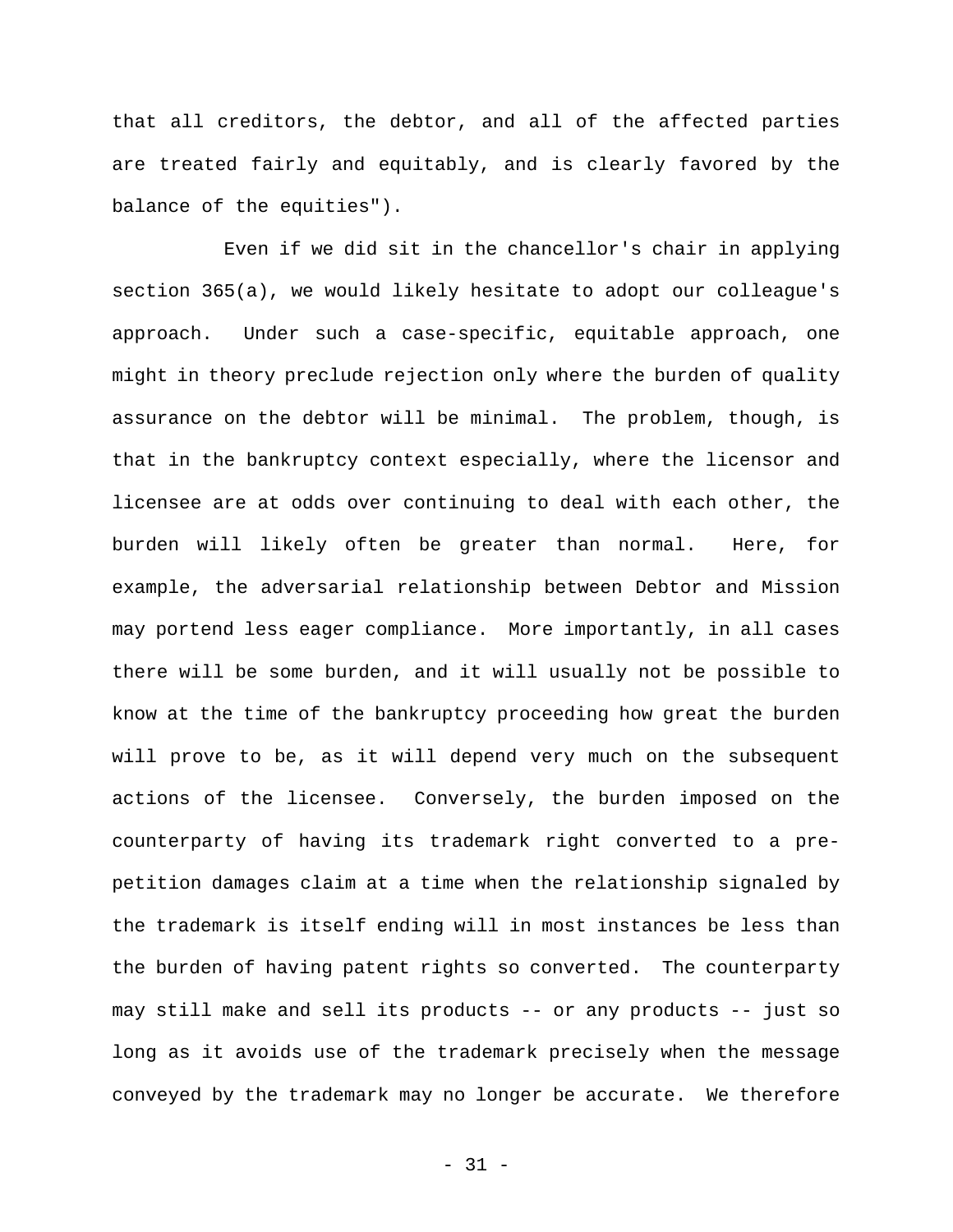find unappealing the prospect of saddling bankruptcy proceedings with the added cost and delay of attempting to draw fact-sensitive and unreliable distinctions between greater and lesser burdens of this type. See RadLAX Gateway Hotel, LLC v. Amalgamated Bank, 566 U.S. 639, 649 (2012) ("[I]t is our obligation to interpret the Code clearly and predictably using well established principles of statutory construction."). There is, too, the public's interest in not being misled as to the origin and quantity of goods that consumers buy.

In sum, the approach taken by Sunbeam entirely ignores the residual enforcement burden it would impose on the debtor just as the Code otherwise allows the debtor to free itself from executory burdens. The approach also rests on a logic that invites further degradation of the debtor's fresh start options. Our colleague's alternative, "equitable" approach seems similarly flawed, and has the added drawback of imposing increased uncertainty and costs on the parties in bankruptcy proceedings. For these reasons, we favor the categorical approach of leaving trademark licenses unprotected from court-approved rejection, unless and until Congress should decide otherwise. See James M. Wilton & Andrew G. Devore, Trademark Licensing in the Shadow of Bankruptcy, 68 Bus. Law. 739, 771-76 (2013).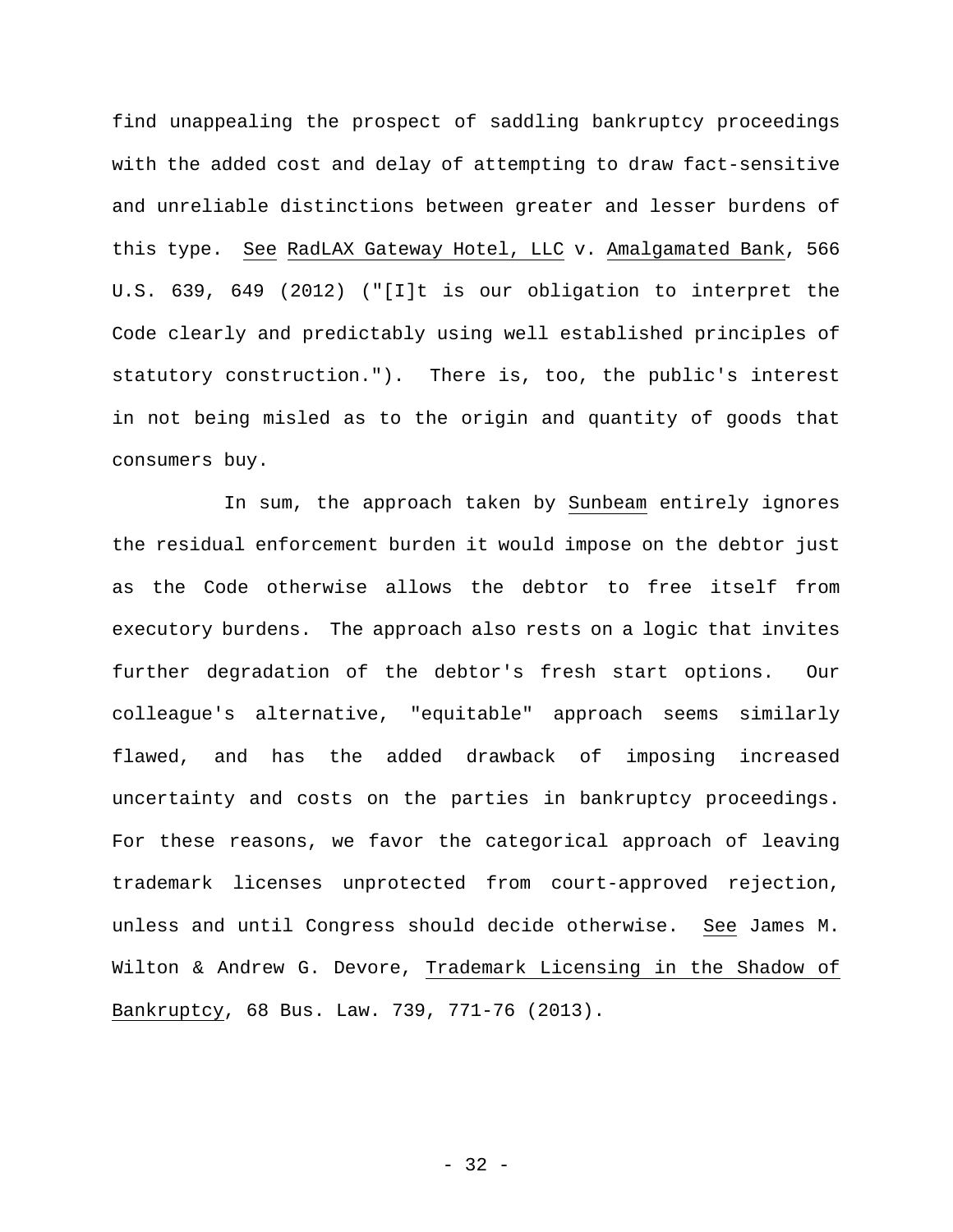Mission's final argument is that the bankruptcy court erred by not holding an adversary proceeding under Bankruptcy Rule 7001. Mission contends that because the rule governing adversary proceedings includes within its ambit determinations of an "interest in property," the bankruptcy court was required to hold such a hearing to determine the scope of Mission's rights. The bankruptcy court instead treated the issue as a contested matter under Rule 9014. We need not address this argument directly, because we find that even if an adversary proceeding was required, any error was harmless.

Mission contends that it was prejudiced because it was not given a fair opportunity to develop an evidentiary record. But the issues at stake can be resolved -- and are resolved, in our de novo review -- without reliance on any disputed facts outside the four corners of the Agreement. The logical leap Mission asks us to make -- that extrinsic evidence would be both appropriate and lead to a different result -- is unsupported by any possible extrinsic evidence to which Mission points. Further, the bankruptcy court permitted Mission and Debtor to conduct discovery following its September 21, 2015 order. There is no evidence, however, that either party had a need for or in fact did conduct discovery, and if they did, Mission offers no explanation for how this discovery generated any factual dispute that need be

**C.**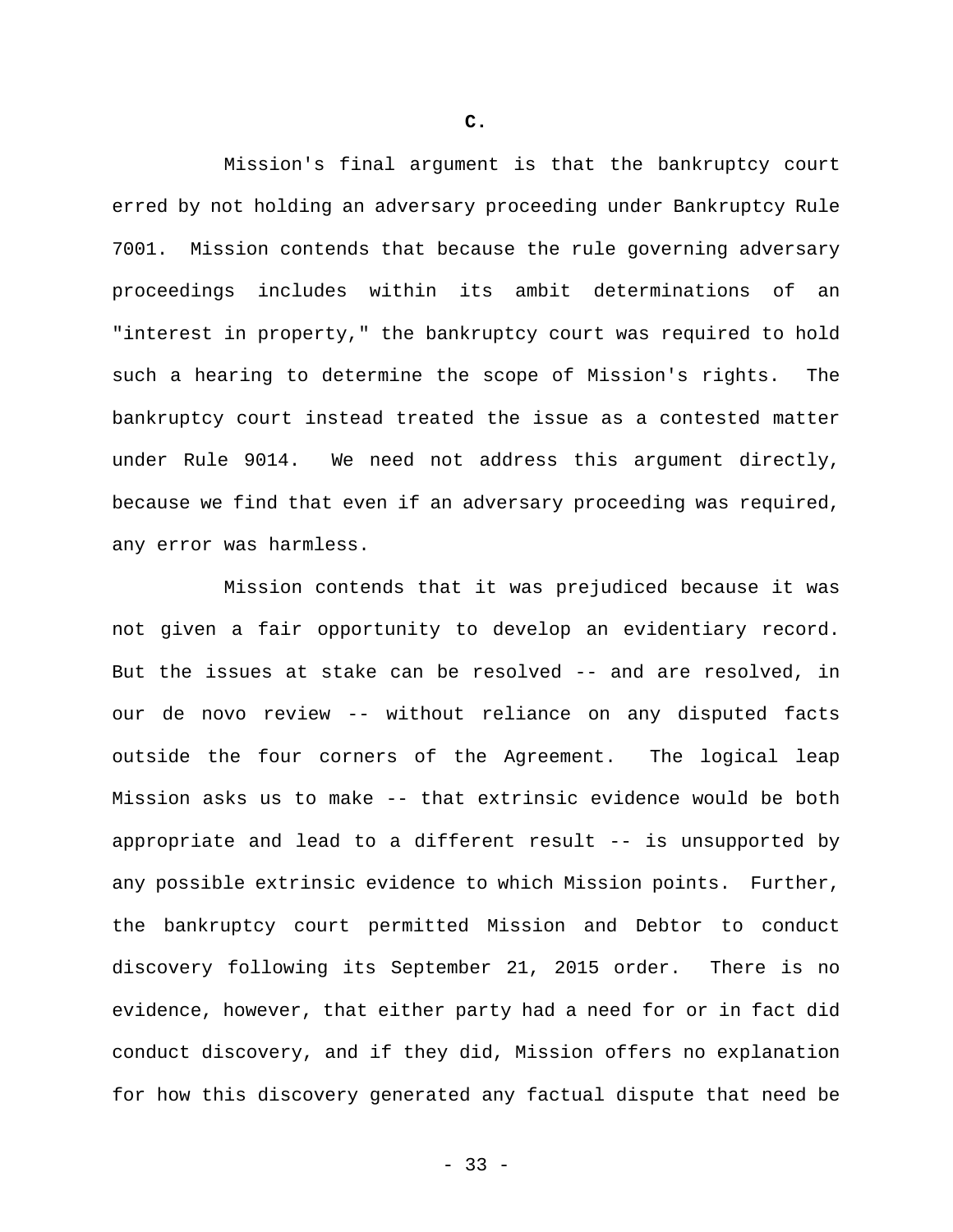resolved in a testimonial hearing. Requiring Debtor to commence an adversary proceeding would only have delayed the resolution of critical issues without changing the bankruptcy court's ultimate determination.

## **V.**

For the foregoing reasons, the bankruptcy court's decision is affirmed.

## **-Concurring and Dissenting Opinion Follows-**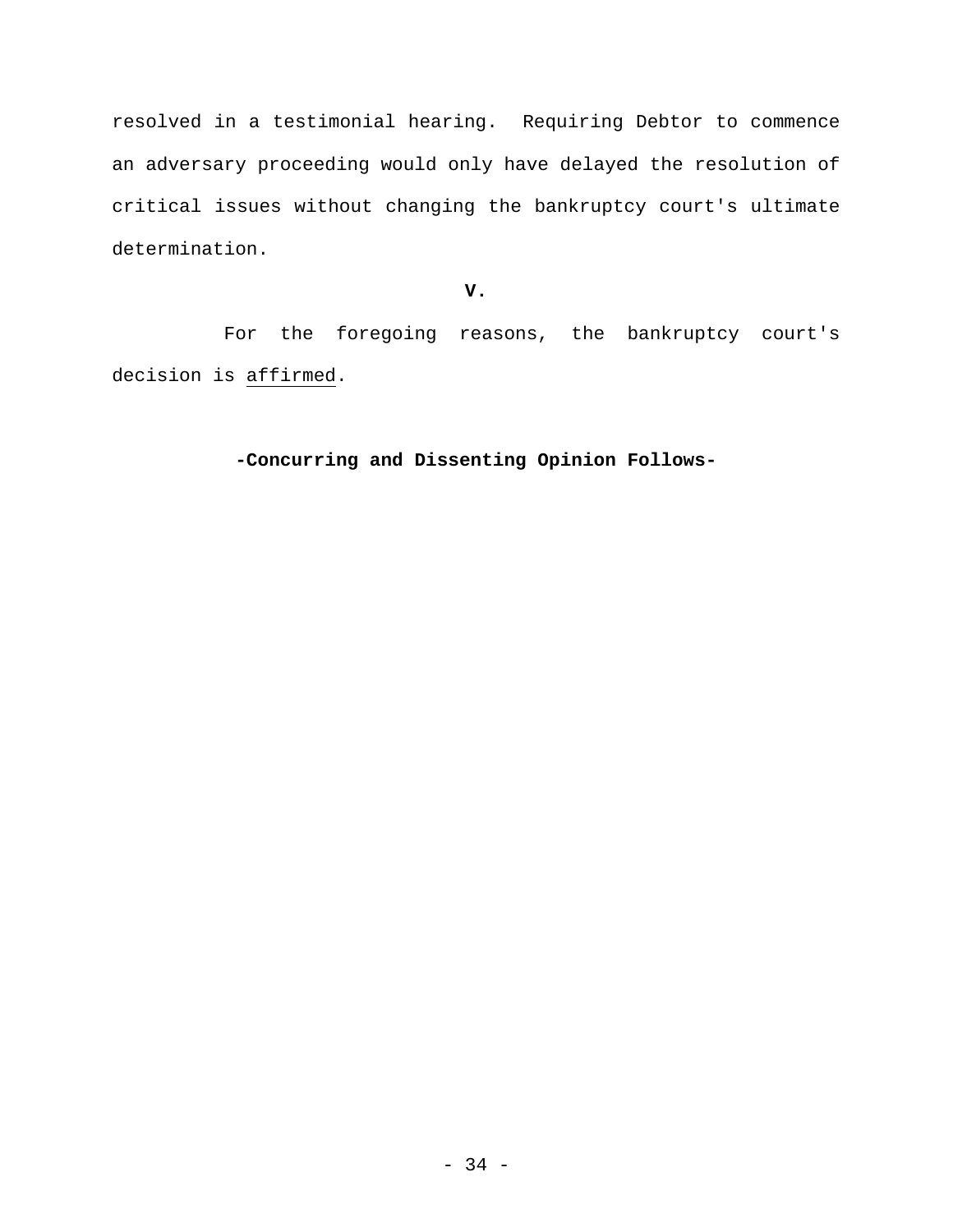**TORRUELLA**, **Circuit Judge (Concurring in part, dissenting in part)**. I agree with the majority that 11 U.S.C. § 365(n) does not protect Mission's exclusive distribution rights or its nonexclusive trademark license. The plain language of this subsection identifies "intellectual property," which, for purposes of chapter 11, does not encompass trademarks. See 11 U.S.C. § 101(35A). However, I disagree with the majority's bright-line rule that the omission of trademarks from the protections of section  $365(n)$ leaves a non-rejecting party without any remaining rights to use a debtor's trademark and logo. As Judge Easterbrook wrote, "an omission is just an omission," and simply implies that section 365(n) does not determine how trademark licenses should be treated -- one way or the other. Sunbeam, 686 F.3d at 375. I would follow the Seventh Circuit and the BAP in finding that Mission's rights to use Debtor's trademark did not vaporize as a result of Debtor's rejection of the executory contract.

The majority focuses on the Bankruptcy Code's protection of debtors' ability to reorganize and to escape "burdensome obligations." But, as the majority acknowledges, in some situations, the Bankruptcy Code also provides protections to nondebtor parties of an executory contract, allowing the courts to determine an equitable remedy pursuant to the terms of a rejected contract. See Ohio v. Kovacs, 469 U.S. 274, 280 (1985); see also In re Nickels Midway Pier, LLC, 255 F. App'x 633, 637-38 (3d Cir.

 $- 35 -$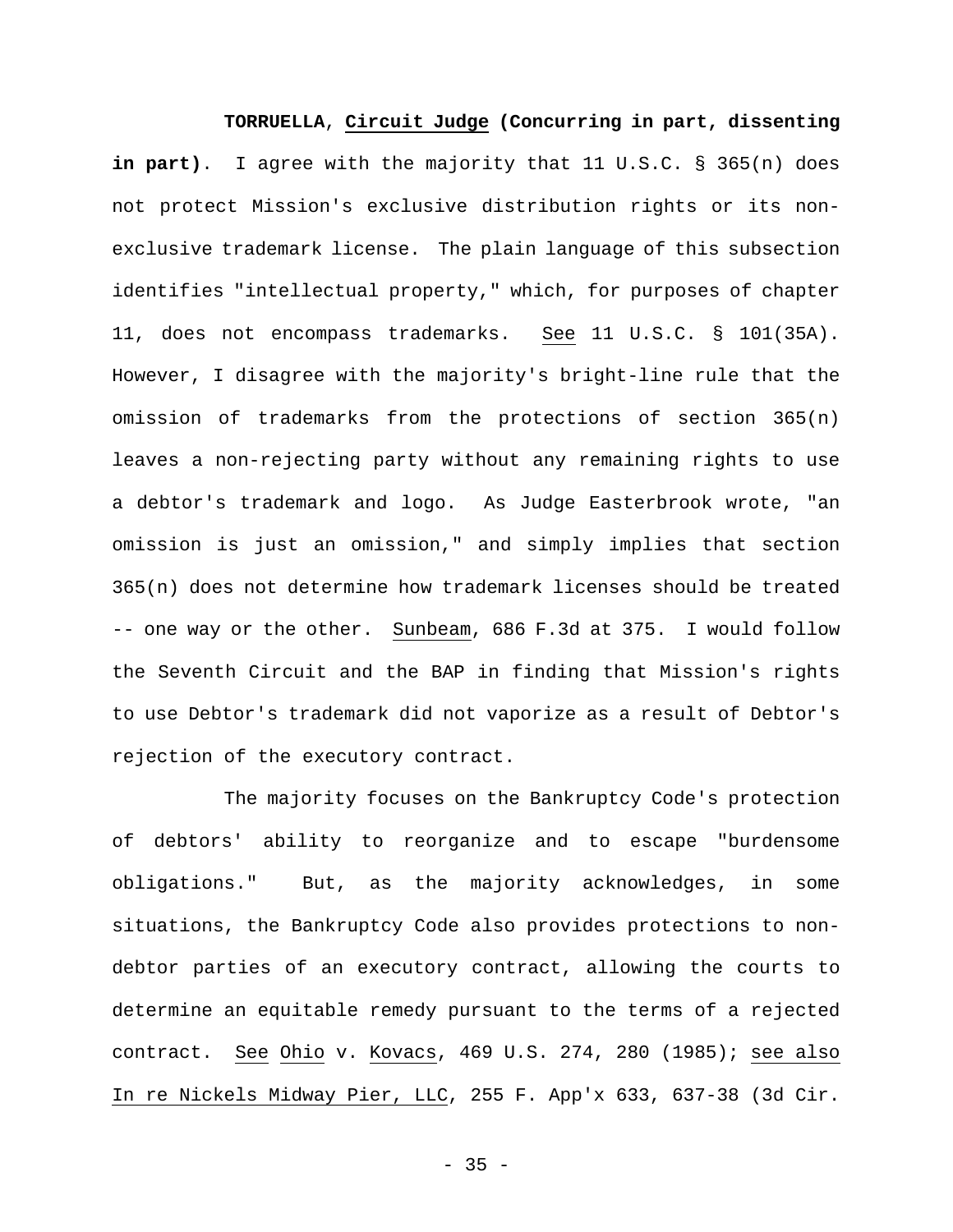2007); Abboud, 482 F.3d at 19. Thus, to determine the effect of a section 365(a) rejection on a trademark license, we look to the plain text of section 365 as a whole, which dictates the parameters of such a rejection of an executory contract.

A plain language review reveals section 365's silence as to the treatment of a trademark license post-rejection. Where a statute is silent, we look to the legislative history for assistance. DiGiovanni v. Traylor Bros., Inc., 75 F.3d 748, 755 (1st Cir. 1996) (citing Cabral v. I.N.S.**,** 15 F.3d 193, 194 (1st Cir. 1994)). Resultantly, our examination leads us back to Congress's intent when it enacted section 365(n). The Senate Committee report makes clear that Congress enacted section  $365(n)$ as a direct response to the Fourth Circuit's decision in Lubrizol, 756 F.2d 1043, where the court found that rejection of a contract for an intellectual property license deprived the licensee of all rights previously granted under that license. See S. Rep. No. 100-505, at 2-3. In so doing, Congress intended to "correct[] the perception of some courts that Section 365 was ever intended to be a mechanism for stripping innocent licensee [sic] of rights central to the operations of their ongoing business." Id., at 4.

Specific to trademark licenses, the Senate Committee report explains that the purposeful omission of trademarks was not designed to leave trademark licensees unprotected, but rather was "designed to allow more time for study, not to approve Lubrizol."

 $-36 -$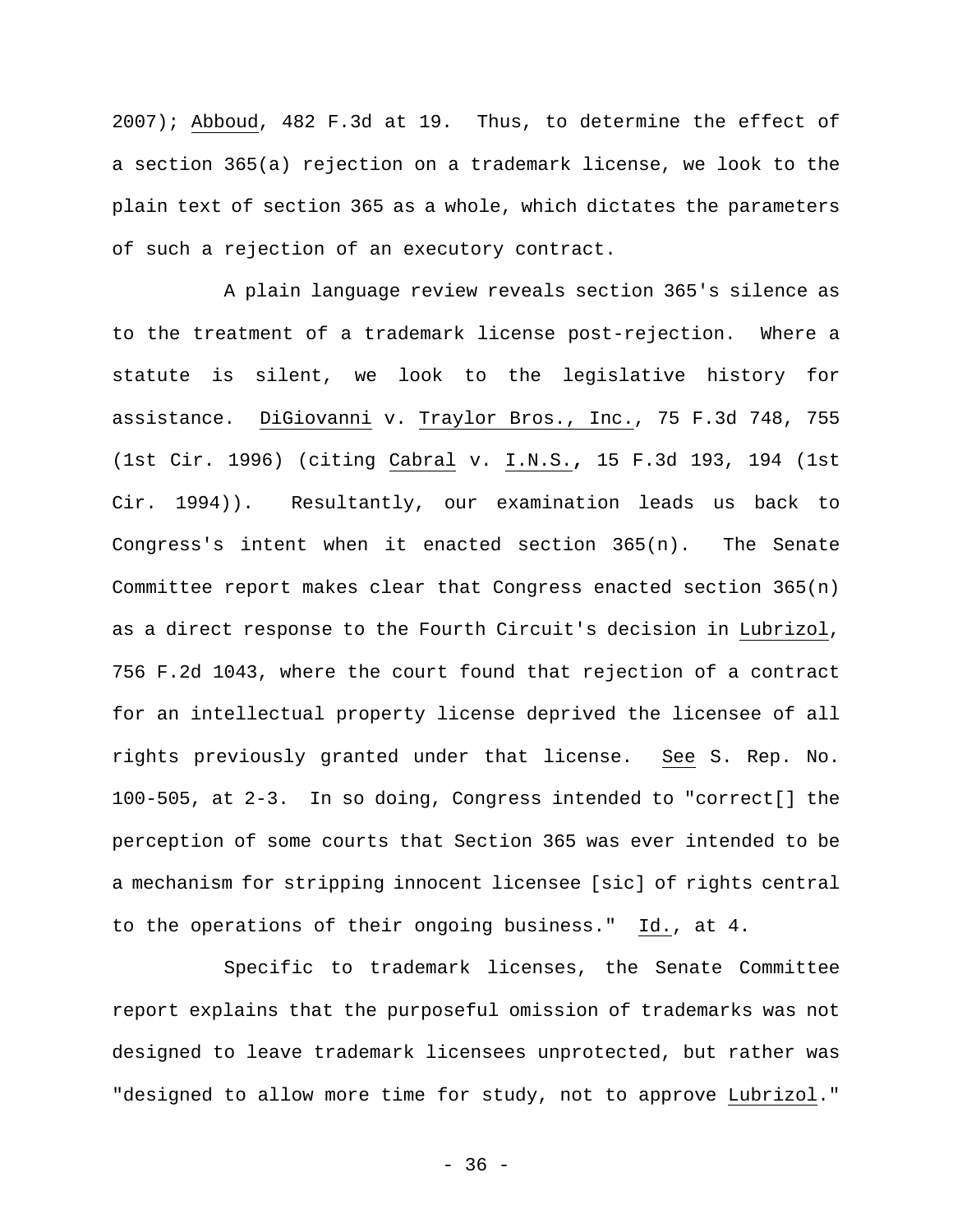Sunbeam, 686 F.3d at 375. The relevant portion of the Senate report reads:

> [T]he bill does not address the rejection of executory trademark[s], . . . . While such rejection is of concern because of the interpretation of [§] 365 by the Lubrizol court and others, . . . such contracts raise issues beyond the scope of this legislation. In particular, trademark . . . relationships depend to a large extent on control of the quality of the products or services sold by the licensee. Since these matters could not be addressed without more extensive study, it was determined to postpone congressional action in this area and to allow the development of equitable treatment of this situation by bankruptcy courts.

S. Rep. No. 100-505, at 5. This legislative history expresses congressional concern about the application of Lubrizol's holding to trademarks licenses until further studies are done, and, rather than continue to apply Lubrizol's holding, encourages "equitable treatment" by the courts to resolve disputes arising in the meantime. Id. Why would Congress have provided this guidance if it meant for Lubrizol -- the very case Congress rejected -- to apply to trademark licenses? Congress has yet to advise the courts about the results of any further studies; as such, the majority's judicially created bright-line rule contravenes congressional intent.

The majority's view infers that the omission of trademarks from section 101(35A)'s definition of "intellectual property," and therefore the protections of section 365(n), implies that section 365 categorically affords no protections to

- 37 -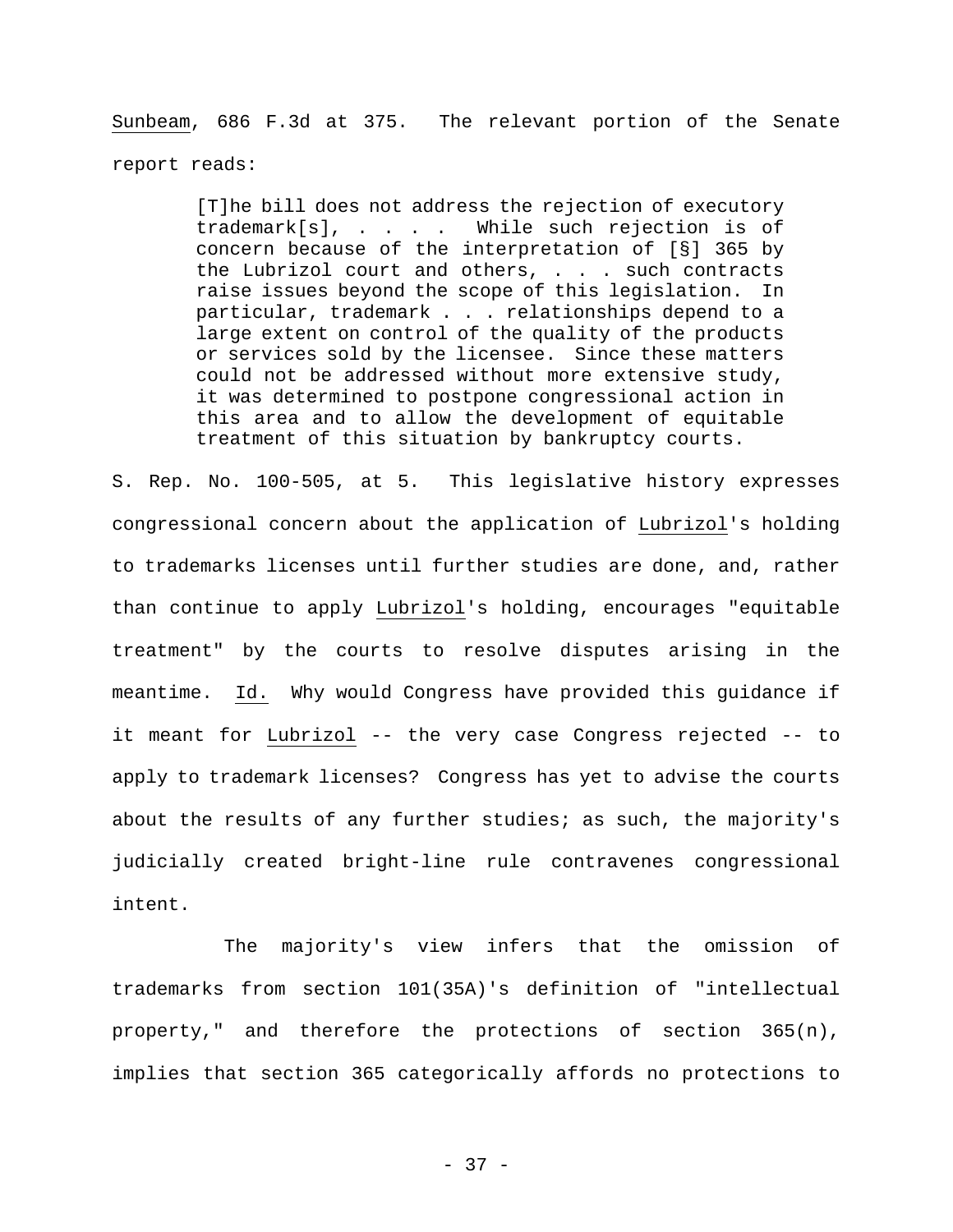licensees of trademarks. Yet, Congress's own interpretation of section 365(n) informs us that the bill does not "address or intend any inference to be drawn concerning the treatment of executory contracts which are unrelated to intellectual property." Id. "In light of these direct congressional statements of intent, it is simply more freight than negative inference will bear to read rejection of a trademark license to effect the same result as termination of that license." In re Exide Techs., 607 F.3d at 967 (Ambro, J., concurring) (citation and internal quotation marks omitted).

Instead, like the BAP below, I find it appropriate to view a debtor's section 365(a) rejection through the broader lens of section 365, as the Seventh Circuit did in Sunbeam. Section 365(g) states that "the rejection of an executory contract or unexpired lease of the debtor constitutes a breach of such contract or lease." 11 U.S.C. § 365(g). Similar to other contractual breaches outside of the bankruptcy context, a rejection pursuant to section 365(a) does not automatically terminate a non-rejecting party's rights under a contract. Sunbeam, 686 F.3d at 377. Admittedly, "[w]hat the Bankruptcy Code provides, a judge cannot override by declaring that enforcement would be inequitable." Id. at 375 (internal quotation marks omitted). Given the Bankruptcy Code's silence as to the post-rejection rights that a trademark licensee does or does not retain, and in accordance with principles

- 38 -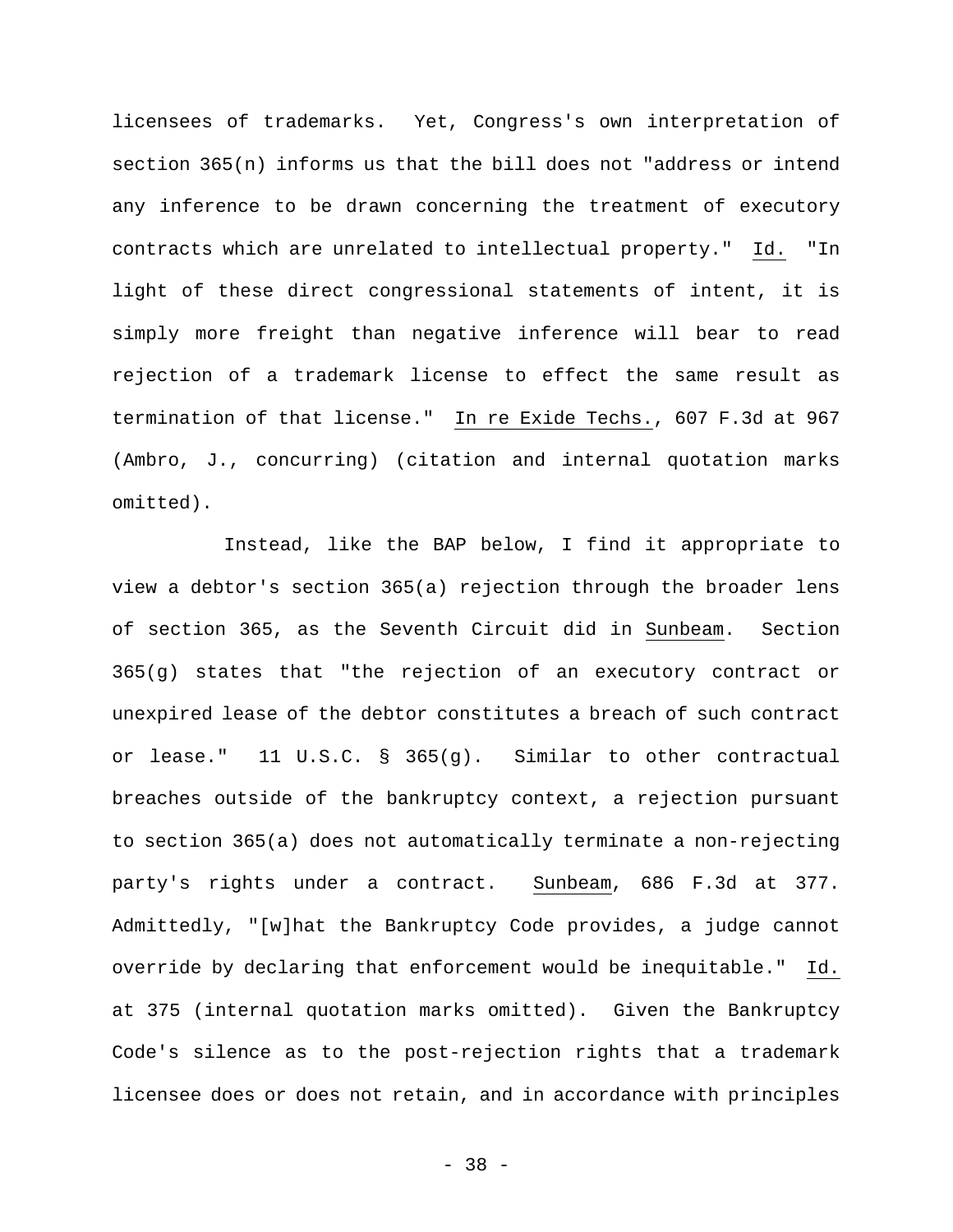governing breaches of contract, we must resolve the dispute by looking to the terms of the contract to which these sophisticated parties agreed, and other applicable non-bankruptcy law. While the majority mistakenly insists that that this approach rejects the one followed in Sunbeam, it is precisely what the Seventh Circuit called for in finding that rejection does not abrogate a contract. Id. at 377. The majority takes issue with this consideration in what it terms as "some unspecified manner," but ignores that "the development of equitable treatment" is precisely what Congress has instructed the courts to do. See S. Rep. No. 100-505, at 6. Instead, the majority's view that a section 365(a) rejection eliminates a licensee's rights to the bargained-for use of a debtor's trademark effectively treats a debtor's rejection as a contract cancellation, rather than a contractual breach, putting the court at odds with legislative intent. It also "makes bankruptcy more a sword than a shield, putting debtor-licensors in a catbird seat they often do not deserve." In re Exide Techs., 607 F.3d at 967-68 (Ambro, J., concurring).

I respect my colleagues' concern that following the Seventh Circuit's holding that a section 365(a) rejection does not categorically eviscerate the trademark rights that a debtorlicensor bargained away may "require[] that the trademark owner - - here Debtor -- monitor and exercise control over the quality of the goods sold to the public" post-rejection. However, licensees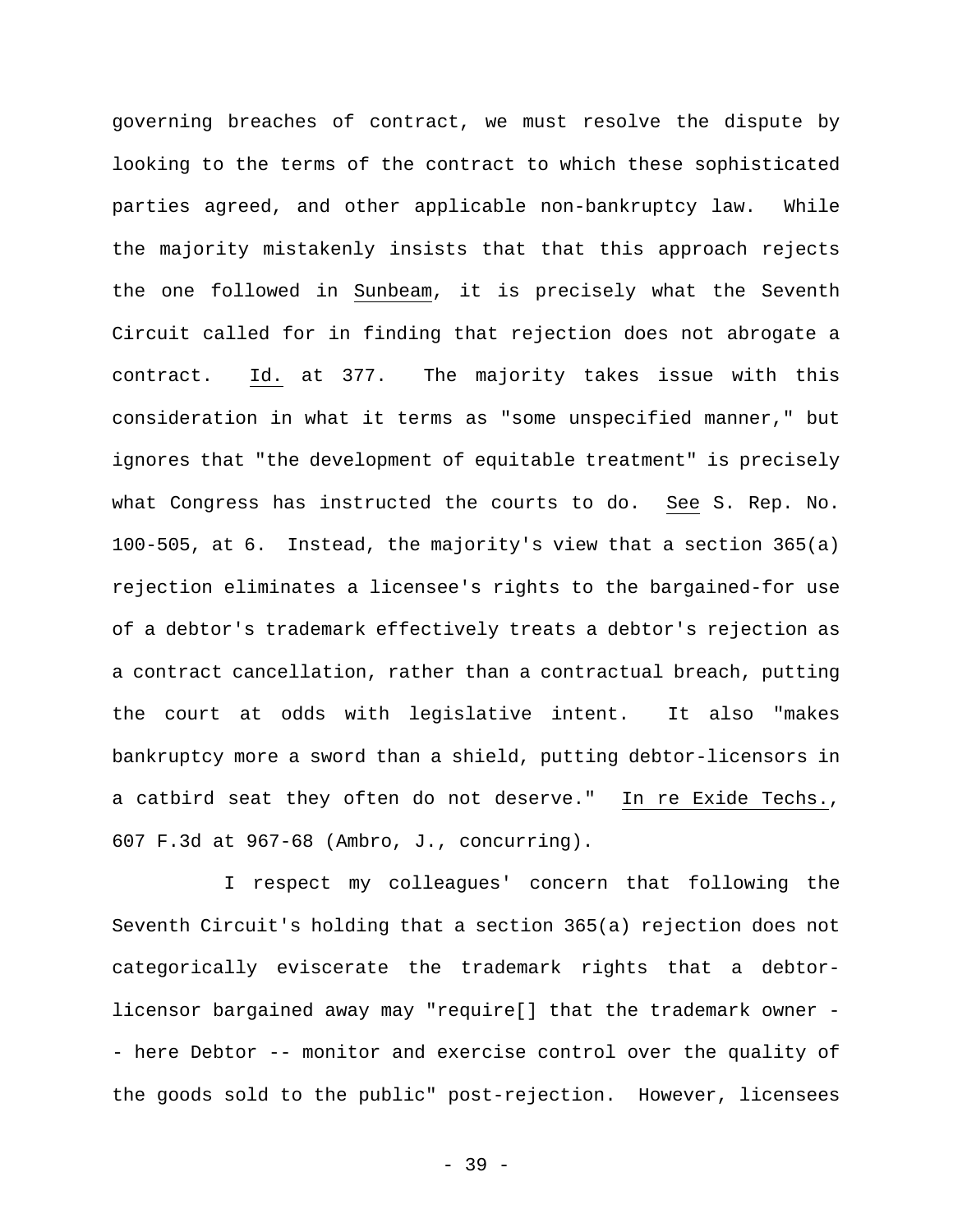have trademark quality assurance obligations under the terms of their individual contracts which can be enforced through further legal action and the equitable remedy of specific performance. In the current case, Mission's obligations are laid out in Section 15(d) of the Agreement, which states that, inter alia, Mission shall not use the trademarks in a disparaging or inaccurate manner, shall comply with written trademark guidelines, and shall not create a unitary composite mark. The majority speculates that the remaining burden on the debtor will be too great in the bankruptcy context, and therefore, if it "were in the chancellor's chair," it would not follow this approach. However, we need not enter such a debate as it is not the role of the courts to legislate, as the majority's approach effectively does, through the creation of bright-line rules in the face of congressional intent. Congress contemplated the majority's concern when it enacted section 365(n), recognizing "that there may be circumstances in which the future affirmative performance obligations under a license cannot be performed in a manner that benefits the estate." S. Rep. No. 100-505, at 4-5. The legislative history indicates that treatment of trademark licenses is one such circumstance.

Accordingly, the BAP was correct to follow the Seventh Circuit's lead in finding that, even though 11 U.S.C.  $\S$  365(n) does not provide Mission protection of its license to use Debtor's trademarks, Debtor's rejection of the executory contract does not

 $- 40 -$